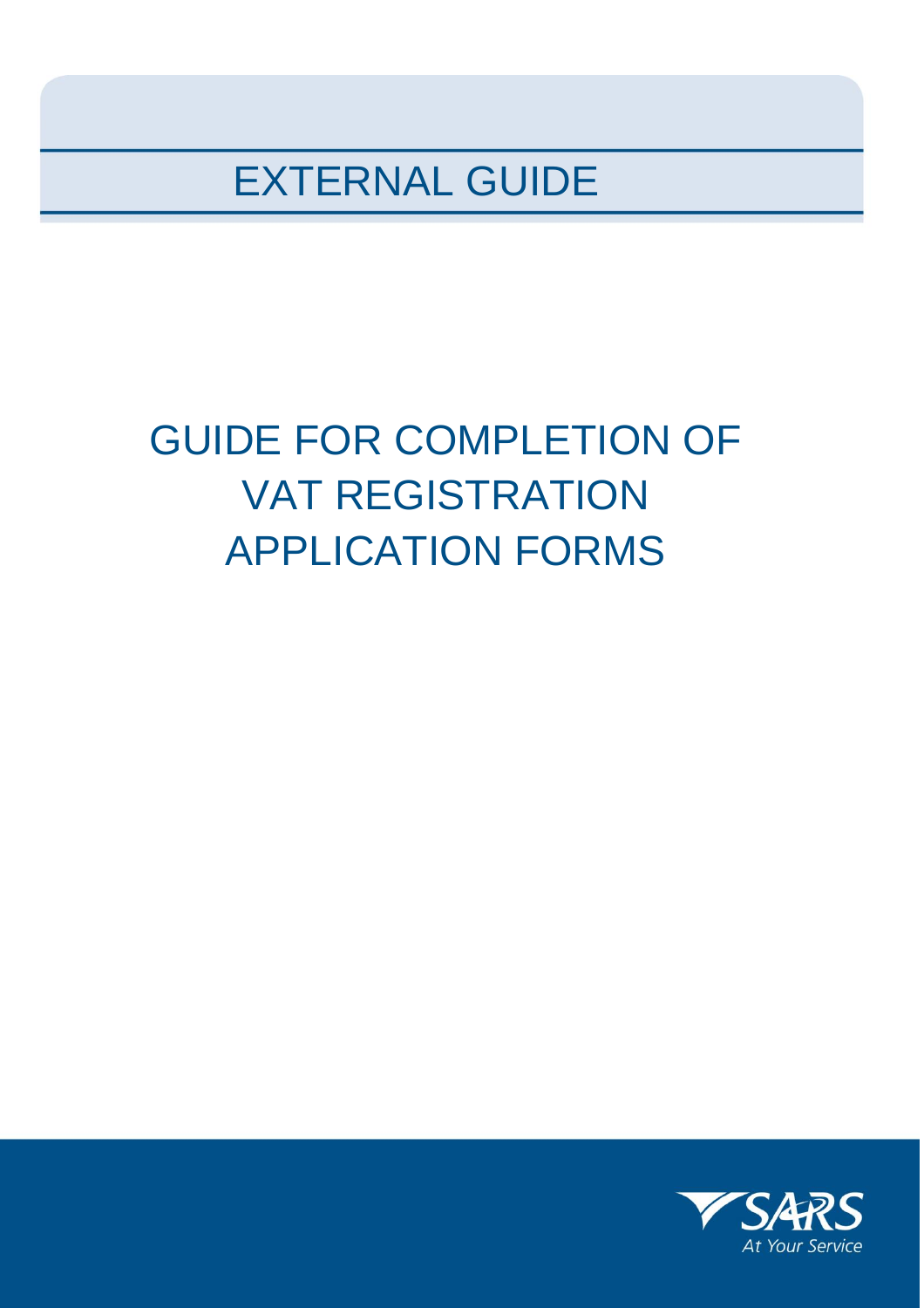# **TABLE OF CONTENTS**

| 1            | <b>PURPOSE</b>                                            | 3                 |
|--------------|-----------------------------------------------------------|-------------------|
| $\mathbf{2}$ | <b>GENERAL INFORMATION</b>                                | 3                 |
| 3            | INSTRUCTIONS FOR COMPLETING THE APPLICATION               | 3                 |
| 3.1          | <b>TAXPAYER INFORMATION</b>                               | 5                 |
| 3.2          | PARTICULARS OF REPRESENTATIVE TAXPAYER                    | 9                 |
| 3.3          | PARTICULARS OF MEMBERS / TRUSTEES / BENEFICIARIES ETC     | 11                |
| 3.4          | PARTICULARS OF A COMPANY / PARTNERSHIP / TRUST ETC        | $12 \overline{ }$ |
| 3.5          | MY ADDRESSES                                              | 12                |
| 3.6          | <b>BANKING PARTICULARS</b>                                | 13                |
| 3.7          | VAT                                                       | 13                |
| 3.8          | <b>FINANCIAL PARTICULARS</b>                              | 14                |
| 3.9          | DIESEL REFUND                                             | 16                |
| 3.10         | PARTICULARS OF TAX PRACTITIONER                           | 17                |
| 3.11         | <b>DECLARATION</b>                                        | 17                |
| 4            | ATTACHMENTS REQUIRED ON PERSONS APPLYING FOR REGISTRATION | 17                |
| 5            | <b>SUBMISSION OF THE APPLICATION TO SARS</b>              | 18                |
| 6            | <b>DEFINITIONS AND ACRONYMS</b>                           | 18                |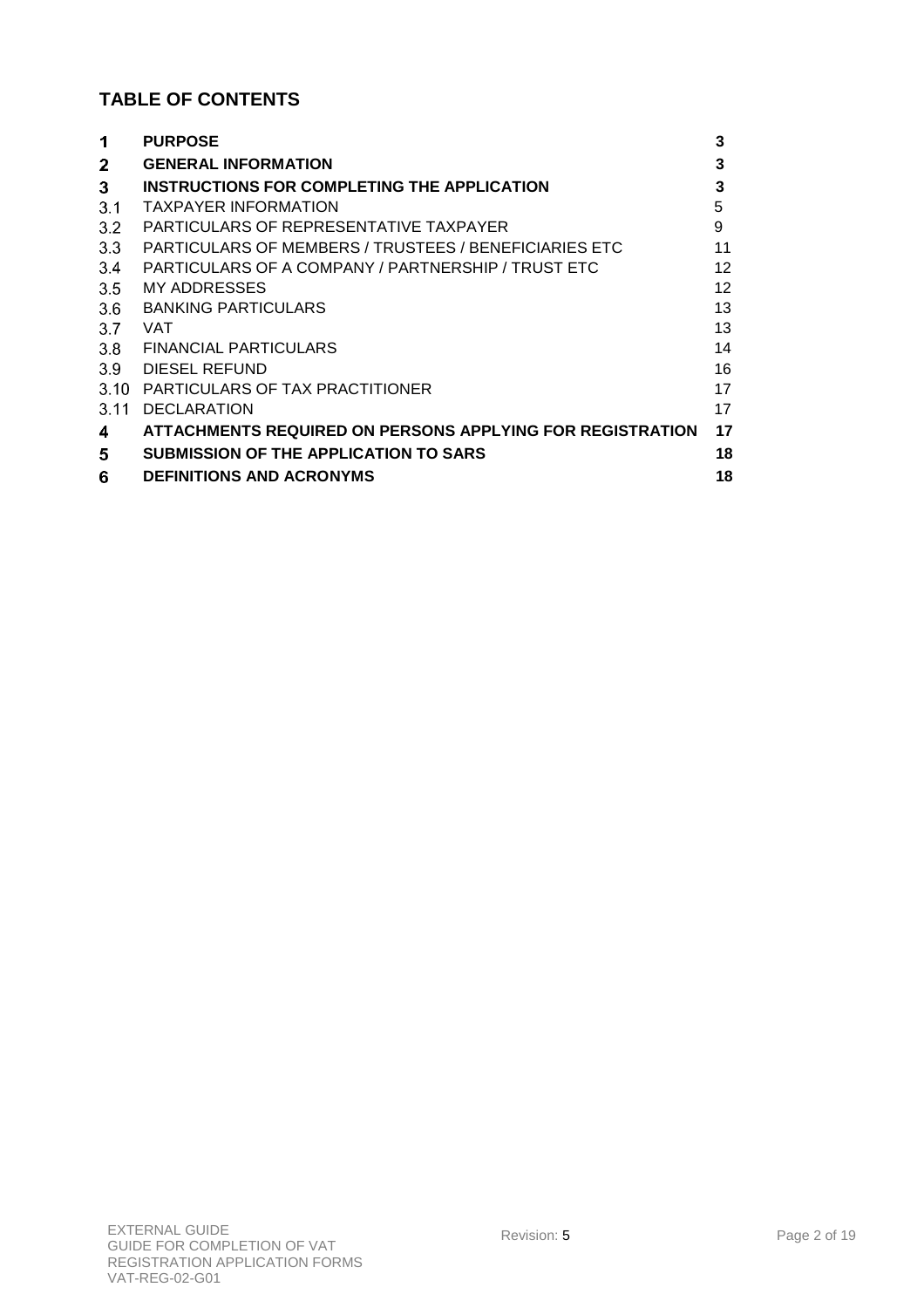#### <span id="page-2-0"></span>**PURPOSE** 1

- This guide in its design, development, implementation and review phases is guided and underpinned by the SARS values, code of conduct and the applicable legislation. Should any aspect of this guide be in conflict with the applicable legislation the legislation will take precedence.
- The purpose of this guide is to assist any person completing the VAT application for registration form, consisting of the VAT101 and VAT102 forms (collectively referred to as "the Application").

#### <span id="page-2-1"></span> $\overline{2}$ **GENERAL INFORMATION**

- When copies of documents are required, the copies do not need to be certified.
- Where a registered tax practitioner presents the Application on behalf of another person, a SARS Power of Attorney (POA) must accompany the Application.
	- Where an employee of a registered tax practitioner presents the Application to SARS; identification proving their employment with the registered tax practitioner must be furnished and the employee must be in possession of a letter of authority from the registered tax practitioner.
	- **A POA** is required where the representative vendor will be performing the registration duties on behalf of the applicant.
	- <sup>D</sup> A POA will not be accepted for signatories or confirming signatures.

#### <span id="page-2-2"></span>3 **INSTRUCTIONS FOR COMPLETING THE APPLICATION**

- **Note:** Before completing the Application please read the following instructions.
- Should you experience any difficulty in completing the Application, you are welcome to contact the SARS contact centre (0800 007 277) or visit the SARS website [\(www.sars.gov.za\)](http://www.sars.gov.za/).
- Additional information may be obtained in the VAT 404 Guide for Vendors, which is available on the SARS website: [www.sars.gov.za](http://www.sars.gov.za/) or at your local SARS branch.
- A person registered as an eFiler may apply for registration as a vendor via the Registration, Amendments and Verification (RAV01) form on eFiling. If this is the case, the Application referred to in this Guide should only be completed if SARS indicates to the applicant that an interview is required.
- The Application consists of the following parts:
	- □ Applicant Details Individuals;
	- <sup>n</sup> Applicant Details Company / Trust / Partnership and Other Entities;
	- **Particulars of Representative Taxpayer;**
	- **Particulars of Members / Trustees / Beneficiaries / Partners / Directors etc.;**
	- <sup>D</sup> My Addresses;
	- D My Bank Accounts;
	- VAT;
	- VAT Diesel Refund Concession Options;
	- □ VAT Diesel Refund;
	- **Tax Practitioner Details;**
	- <sup>D</sup> Declaration.
- The following documents must be submitted with the Application:
	- <sup>n</sup> Supporting documents required of the person applying for registration;
	- □ Taxpayer Registered information, such as Identity information, addresses, etc.
- Print clearly, using a **blue** or **black** pen only.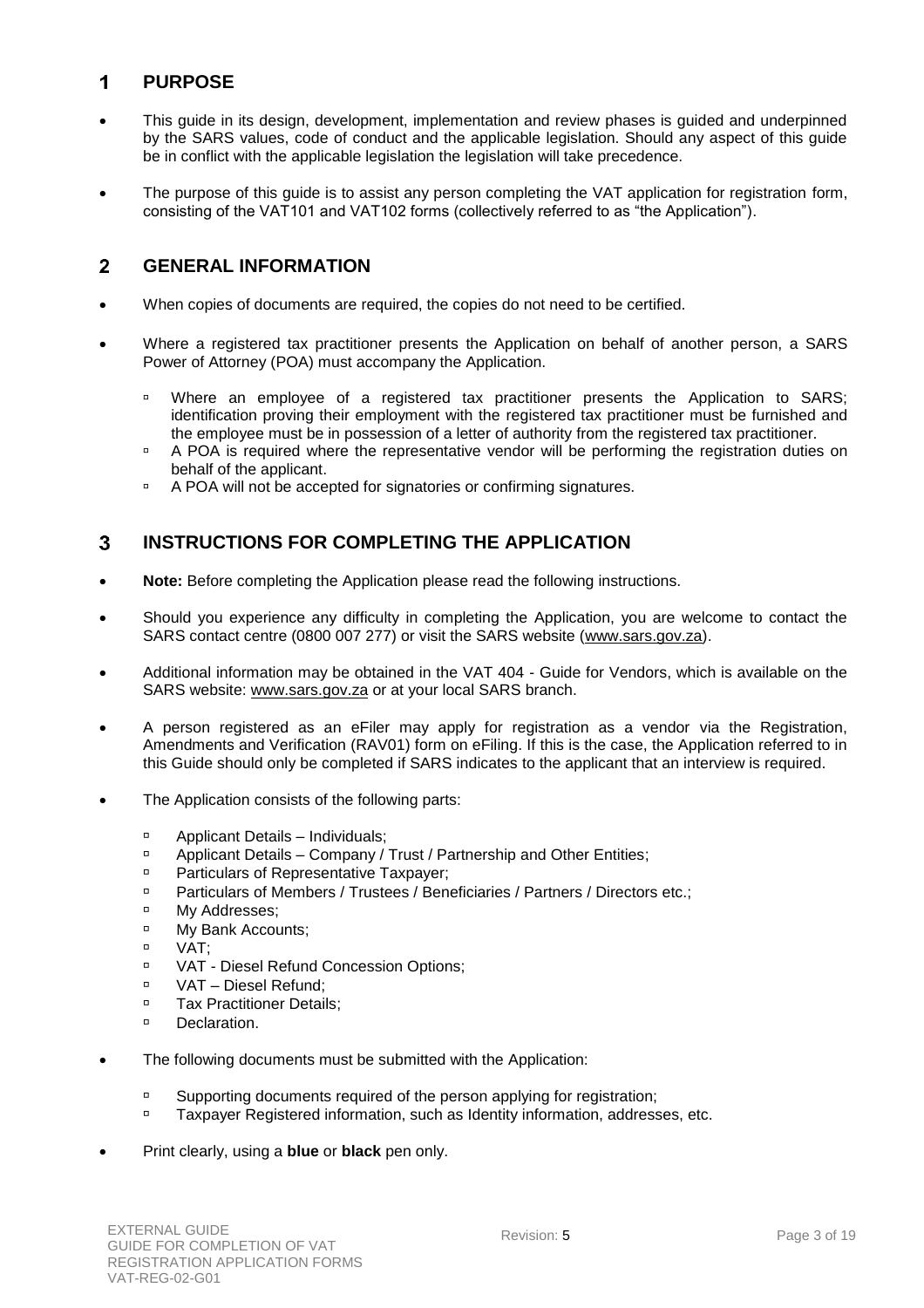Use BLOCK LETTERS and print one character in each block. Example:

# $\Box$  M A G S N N A I D O O

- Where a container in the Application requires an election to be made, place an X in the relevant block of that container.
- If a container is not applicable, leave it blank. DO NOT write 'not applicable' or 'n/a'
- CCYYMMDD' format Where CC is the century, YY is the year, MM is the month and DD is the day in the month.
- Any alterations on the Application must be initialled by the applicant or authorised representative taxpayer.
- You are obliged to make a full and accurate disclosure of all relevant information on the Application.
- Misrepresentation, negligence, furnishing of false information or non-submission of the Application may lead to prosecution.
- The Application must be signed by the applicant or the applicant's authorised representative.
- If the Application is not signed, it will be regarded as not having been received by SARS.
- The Application may not be signed by the registered tax practitioner on behalf of the applicant.
- Once completed, you are required to submit the Application in person to your local SARS branch falling in the area where your business is situated.
- The turnaround time for the Application to be processed will depend on successful validation, verification of information and a possible business premises visit.
- Once the Application has been successfully processed, you will receive a Notice of Registration.
- You can also confirm if the Application has been processed by entering your details under "VAT vendor search" on the SARS website. [Go to  $\Box$  www.sars.gov.za  $\Box$  TAX TYPES  $\Box$  VAT  $\Box$  VAT Vendor Search].
- SARS employees are not allowed to verbally confirm your VAT registration number. In this regard a Notice of Registration can be requested from the service agent at the SARS branch.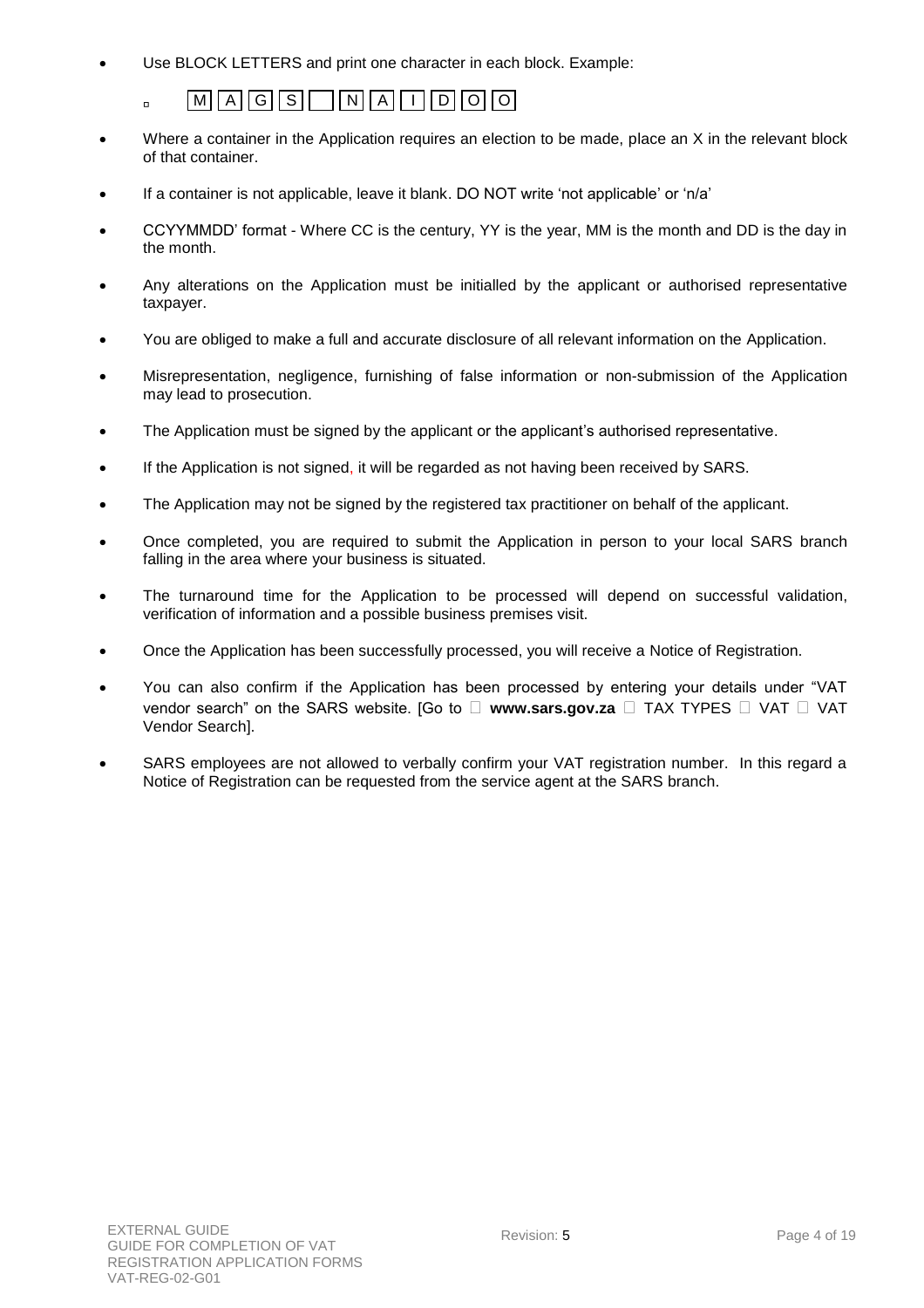#### <span id="page-4-0"></span>**TAXPAYER INFORMATION**   $3.1$

**Note:** This part requires details of the person requesting registration.

| <b>Applicant Details - Individual</b>                                       |            |  |                                |                             |                                     |  |                                         |        |                             |                                                                   |          |             |                                 |      |    |  |                                            |                                                      |                   |                |                                         |  |
|-----------------------------------------------------------------------------|------------|--|--------------------------------|-----------------------------|-------------------------------------|--|-----------------------------------------|--------|-----------------------------|-------------------------------------------------------------------|----------|-------------|---------------------------------|------|----|--|--------------------------------------------|------------------------------------------------------|-------------------|----------------|-----------------------------------------|--|
| Nature Of<br>Entity                                                         | Individual |  | Partnership<br>Body of persons |                             | Company / CC /<br>Shareblock        |  | Public authority<br>Municipality        |        | Association not<br>for gain |                                                                   | Estate / | Liquidation |                                 | Club |    |  | Welfare<br>organization                    |                                                      | <b>Trust Fund</b> |                | Foreign<br>electronic<br>service entity |  |
| Sumame                                                                      |            |  |                                |                             |                                     |  |                                         |        |                             |                                                                   |          |             |                                 |      |    |  |                                            |                                                      |                   |                | 56                                      |  |
| <b>First Name</b>                                                           |            |  |                                |                             |                                     |  |                                         |        |                             |                                                                   |          |             |                                 |      |    |  |                                            |                                                      |                   |                | 50                                      |  |
| Other<br>Name                                                               |            |  |                                |                             |                                     |  |                                         |        |                             |                                                                   |          |             |                                 |      |    |  |                                            |                                                      |                   |                | 50                                      |  |
| Initials                                                                    |            |  |                                | Date of Birth<br>(CCYYMMDD) |                                     |  |                                         | ID No. |                             |                                                                   |          |             |                                 |      | 13 |  |                                            |                                                      |                   |                |                                         |  |
| Passport<br>Permit No                                                       |            |  |                                |                             |                                     |  |                                         |        |                             | Passport Country / Country of Origin (e.g.<br>South Africa = ZAF) |          |             |                                 |      |    |  | Passport / Permit Issue Date<br>(CCYYMMDD) |                                                      |                   |                | $\mathbb{R}$                            |  |
| Trading<br>Name                                                             |            |  |                                |                             |                                     |  |                                         |        |                             |                                                                   |          |             |                                 |      |    |  | 39                                         |                                                      |                   |                |                                         |  |
|                                                                             |            |  |                                |                             |                                     |  |                                         |        |                             |                                                                   |          |             |                                 |      |    |  | 39                                         |                                                      |                   |                |                                         |  |
| <b>Applicant Details - Company / Trust / Partnership and Other Entities</b> |            |  |                                |                             |                                     |  |                                         |        |                             |                                                                   |          |             |                                 |      |    |  |                                            |                                                      |                   |                |                                         |  |
| Nature Of<br>Entity                                                         | Individual |  | Partnership<br>Body of persons |                             | Company / CC /<br><b>Shareblock</b> |  | Public authority<br><b>Municipality</b> |        | Association not<br>for cain |                                                                   | Estate / | Liquidation |                                 | Club |    |  | Welfare<br>organization                    |                                                      | <b>Trust Fund</b> |                | Foreign<br>electronic<br>service entity |  |
| Company<br>Reg No.                                                          |            |  |                                |                             |                                     |  | Main Industry<br>Classification Code    |        |                             |                                                                   |          |             | Registration Date<br>(CCYYMMDD) |      |    |  |                                            | Financial Year End (MM)                              |                   | $\overline{2}$ |                                         |  |
|                                                                             |            |  |                                |                             |                                     |  |                                         |        |                             |                                                                   |          |             |                                 |      |    |  |                                            |                                                      |                   |                |                                         |  |
|                                                                             |            |  |                                |                             |                                     |  |                                         |        |                             |                                                                   |          |             |                                 |      |    |  | 39                                         | Country of Registration<br>(e.g. South Africa = ZAF) |                   |                |                                         |  |
|                                                                             |            |  |                                |                             |                                     |  |                                         |        |                             |                                                                   |          |             |                                 |      |    |  | 31                                         | Master's Office of Trust<br>Registration             |                   |                |                                         |  |
| Registered<br>Name<br>Treding<br>Name                                       |            |  |                                |                             |                                     |  |                                         |        |                             |                                                                   |          |             |                                 |      |    |  | 39                                         |                                                      |                   |                |                                         |  |

#### **APPLICANT DETAILS - INDIVIDUAL**

#### **Nature of entity**

• Indicate applicable nature of entity in block provided.

#### **Surname**

Complete the Surname



#### **First Name and Other Name**

 Complete the first name and other name in the applicable container. If there is more than one first name, the additional names must be completed on the container labelled 'Other Name'.

#### **Initials**

- Insert the initials of the individual, for example:
	- □ If my name is Maggi Sidney Naidoo, my initials would read  $[M]$  S

#### **Date of Birth**

Insert the date of birth in the 'CCYYMMDD' format

#### **Identity Number**

Record the South African identity number of the individual.

#### **Passport/Permit Number**

For an indivual who is not a RSA resident, insert the individual's passport/permit number.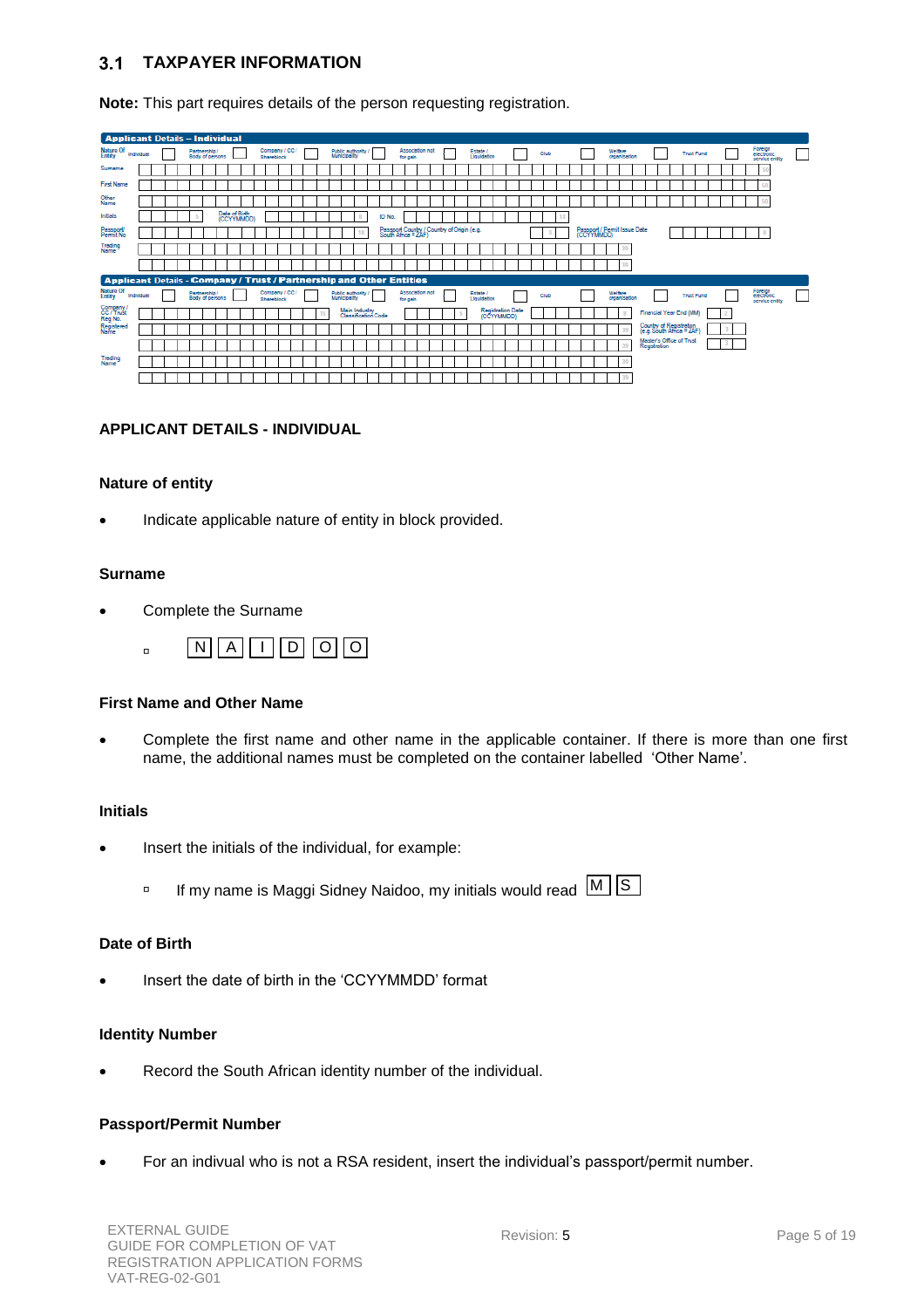#### **Passport Country/Country of Origin**

 It is the country of origin or the country from which the passport was issued. Refer to the Country Codes – External Annexure.

### **Passport/Permit Issue Date**

 For an individual who is not a RSA resident, insert the date the passport or permit was issued. The date must be completed in the 'CCYYMMDD' format.

### **APPLICANT DETAILS – COMPANY/TRUST/PARTNERSHIP AND OTHER ENTITIES**

#### **Nature of entity**

Indicate applicable nature of entity in container provided.

#### **Company/CC/Trust Registration Number**

- The Company Registration number is the number supplied by Companies and Intellectual Property Commission (CIPC) / Master of the High court on successful registration of the entity.
- Record the registration number of the entity in the blocks provided. Do not include any spaces and do not use the slash ("/") or dash ("-") signs.
- Where the registration number is not applicable, the container must be left blank, e.g if the Nature of Entity is a club, Collective Investment Scheme, a Partnership or Body of Persons the registration number is not applicable.

#### **Main Industry Classification Code**

 The main industry classification code refers to the main activity from which the applicant derives the majority of its business income (e.g. Agriculture, Fishing, Manufacturing etc.)

#### **Registration Date**

This refers to the date the entity was registered with the relevant authority.

#### **Financial Year End**

 Record the financial year end of the entity in in 'MM' format. The financial year end is usually the last day of February. However the financial year end can be the last day of any month, for example. Collective Investment Schemes in Securities (Trust) may have a different financial year end other than February.



#### **Country of Registration**

Insert the country where the entity is registered.

#### **Master's Office of Trust Registration**

Complete the details of the Master's Office where the Trust is registered.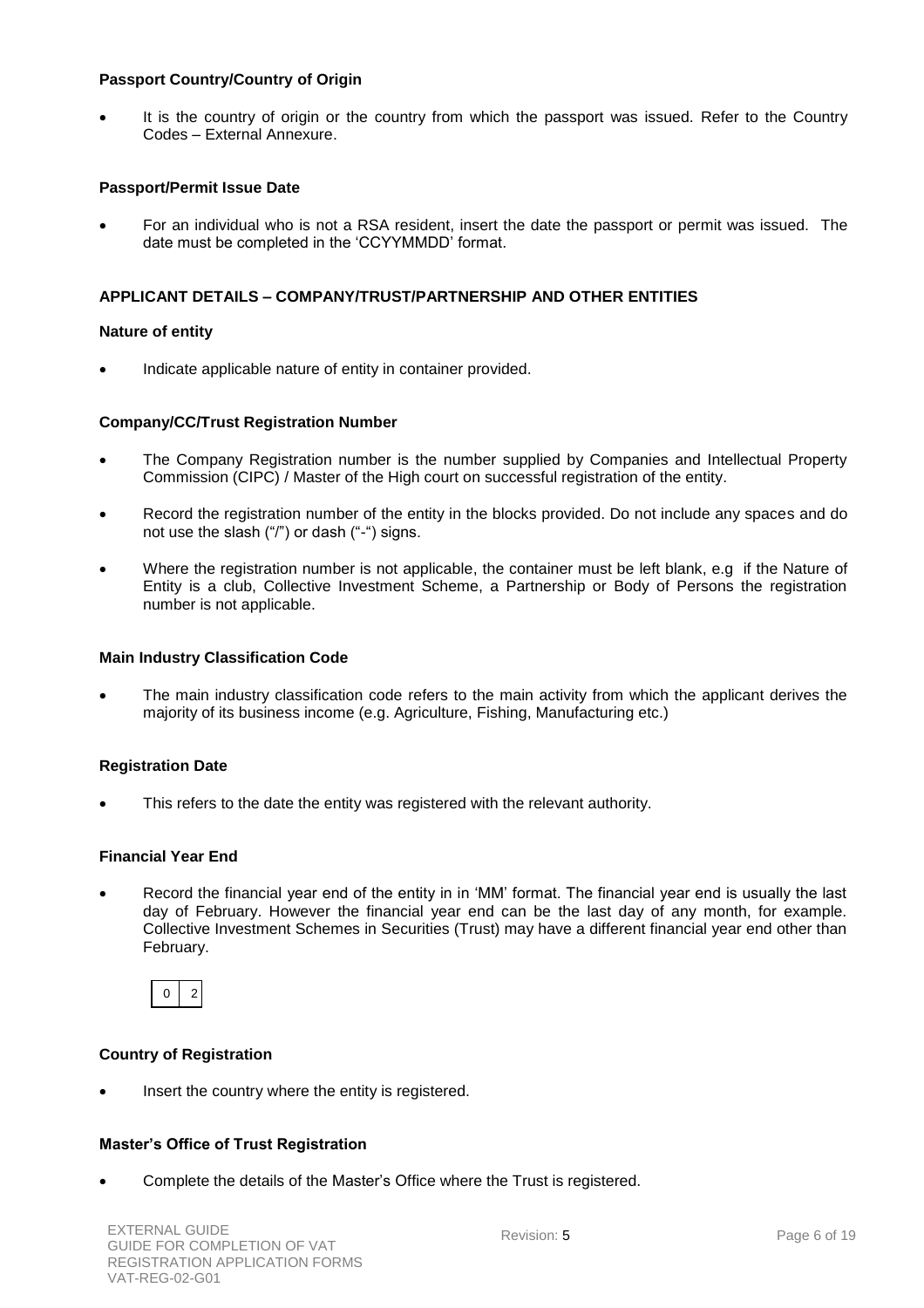#### **Registered Name**

- Registration is based on the registered name of the entity and not the trading name.
- Record the registered name of the entity, as they appear on the registered documents issued by the relevant registration / regulatory authority.
- In the case of an entity that is not required to be regulated by any regulatory authority, for example a partnership, insert the business or organisation name that appears on all official / legal documents.

#### **Trading Name**

- The trading name is the name under which your business trades. It is also the name known by your suppliers or customers and it may be different from the registered / legal name.
	- $\Box$  If the trading name is the same as the registered / legal name, rewrite the name in the blocks provided. DO NOT insert the words or letters "as above", "not applicable" or N / A".
	- <sup>n</sup> If your business has more than one trading name, provide the trading name for the main activity and a separate list of other trading names as an annexure to the Application.
- $\overline{a}$  Insert the trading name of the entity in the blocks provided.

#### **APPLICANT INFO**

| <b>Applicant Info</b>            |                                                                                                                                                                                                                               |  |                                                            |  |
|----------------------------------|-------------------------------------------------------------------------------------------------------------------------------------------------------------------------------------------------------------------------------|--|------------------------------------------------------------|--|
| Preferred Language New York 1999 |                                                                                                                                                                                                                               |  |                                                            |  |
|                                  | Not Moment Mann developmenthy Mannies out Community Are you streeting discussion of the patrior of this y are under the formulation of the said of the patrick and the patrick of the said permit. The said permit of the sai |  |                                                            |  |
|                                  |                                                                                                                                                                                                                               |  | Are you a Share Block? Y N Are you a Body Corporate? Y N N |  |

- Record the preferred language in the blocks provided.
- To indicate the status of the applicant, place an "X" in the applicable block.

#### **CONTACT DETAILS**

| <b>Contact Details</b> |                                                                    |                                                                          |
|------------------------|--------------------------------------------------------------------|--------------------------------------------------------------------------|
| Home Tel No.           | Fax No.                                                            |                                                                          |
| Cell No.               |                                                                    | Bus Tel No.                                                              |
|                        | Mark here with an X if you declare that you do not have a Cell No. | Mark here with an X if you declare that you do not have an Email address |
| Email                  |                                                                    |                                                                          |
| Web<br><b>Address</b>  |                                                                    |                                                                          |

- The contact details container must be completed.
- Record the landline telephone number that is assigned to the physical address of the business.
	- <sup>n</sup> Where there is no landline telephone number, leave the container blank, or insert an alternate telephone number.
- Insert the cellular phone number in the cellular phone number field.
- The facsimile number need not be physically situated at the place of business and serves as an alternate means of contact. Record the facsimile number in the blocks provided.
- Record the website address of the business in the blocks provided, use UPPER CASE, lower case and signs, where necessary.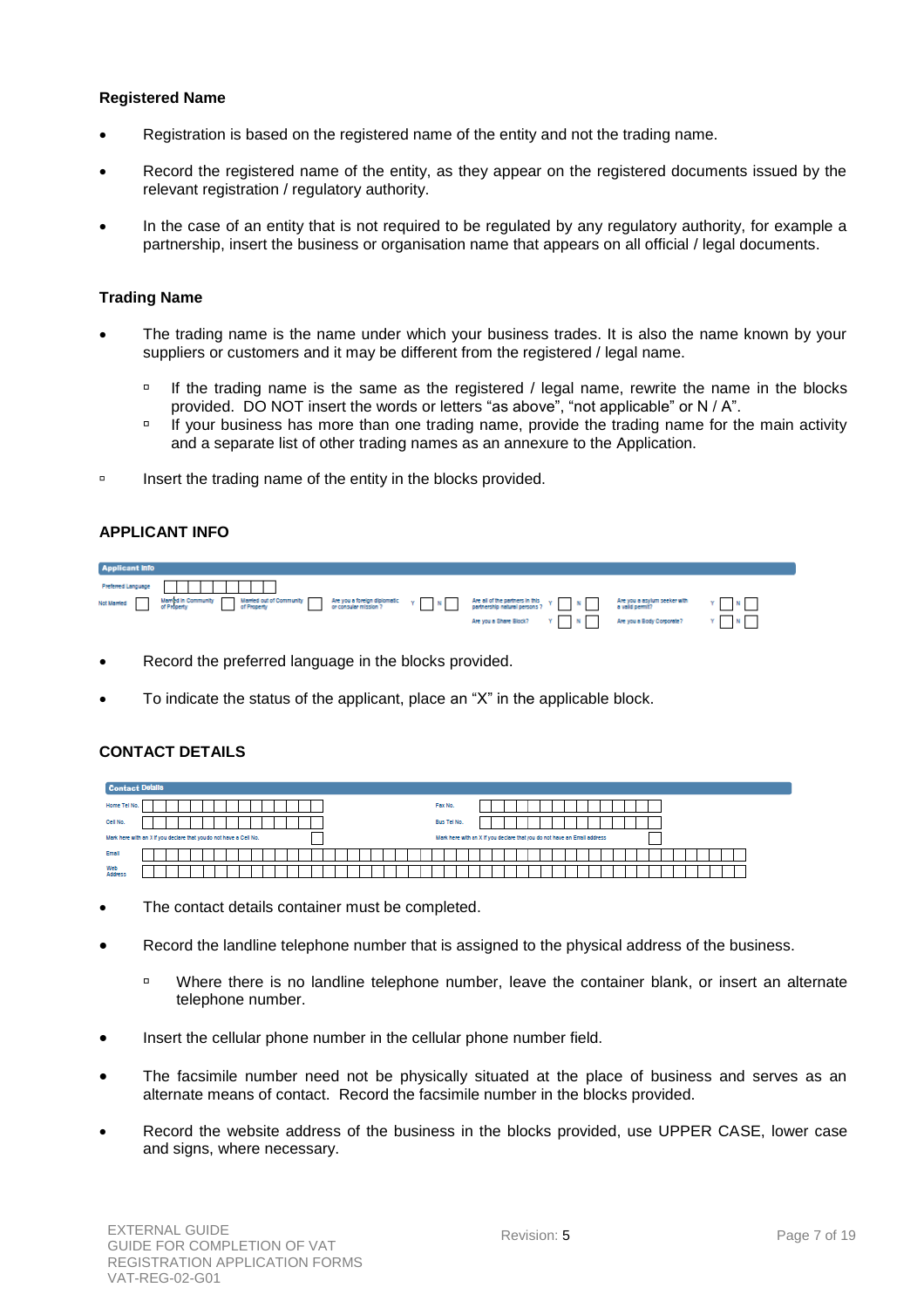### **PHYSICAL ADDRESS DETAILS**

|                      | <b>Physical Address Details</b> |                            |                             |  |
|----------------------|---------------------------------|----------------------------|-----------------------------|--|
| Unit No.             |                                 | Complex (If<br>applicable) |                             |  |
| Street No.           |                                 | Street / Farm<br>Name      |                             |  |
| Suburb /<br>District |                                 |                            |                             |  |
| City / Town          |                                 |                            | Country Code                |  |
| Postal Code          |                                 |                            | Registered Physical Address |  |

- Record the physcial address of the place/location from where the business is conducted. Note: It may not be a Post Office Box number.
- Place an 'X' in the "Registered Physical Address" block to confirm that the information provided is true and correct.

### **POSTAL ADDRESS DETAILS**

| <b>Postal Address Details</b>                                                                                                                                                    |
|----------------------------------------------------------------------------------------------------------------------------------------------------------------------------------|
| Complete this part if postal address is a Postal Box                                                                                                                             |
| Mark here with an "X" if this is a<br>Is your Postal Address a Street Address?<br>Mark here with an FXP if same as above or complete your Postal Address<br>N<br>Care Of address |
| Postal Agency or Other Sub-unit (if applicable) (e.g. Postnet Suite ID)                                                                                                          |
| Other PO Special<br><b>Private Bag</b><br>PO Box<br><b>Number</b><br>Service (specify)                                                                                           |
| Country Code<br>Post Office                                                                                                                                                      |
| <b>Registered Postal Address</b><br>Postal Code                                                                                                                                  |
| Complete this part if postal address is a Street Address                                                                                                                         |
| Complex (If<br>Unit No.<br>applicable)                                                                                                                                           |
| Street / Farm<br>Street No.<br>Name                                                                                                                                              |
| Suburb /<br><b>District</b>                                                                                                                                                      |
| Country Code<br>City / Town                                                                                                                                                      |
| <b>Postal Code</b><br><b>Registered Postal Address</b>                                                                                                                           |

- The "Postal Address Details" container must be completed.
- Place an "X" in the first block if the postal address is same as the physical address.
- Answer the question "Is your Postal Address a Street Address" Select "Y" for yes and "N" for no.
- Place an "X" in the last block if it is a Care Of address.
	- If Postal Agency or Other Sub-unit for example, Postnet Suite is used, complete the container.<br>Place an "X" in the block next to -
		- Place an "X" in the block next to
			- o P O Box, or
			- o 'Private Bag'; or
			- o Other PO Special Service of the enterprise in South Africa where such service is relevant.
			- o Complete the container for the 'Number',
			- o Insert the Post Office,
			- o Insert the Postal and Country codes.
- Indicate on the applicable tick box by placing an 'X' to confirm that the information provided is true and correct in the 'Registered Postal Address' field.
	- □ If a 'Street Address', complete:
		- o The Unit No
		- o Complex (if applicable)
		- o Street number
		- o Street / Farm name
		- o Suburb / District
		- o City / Town
		- o country code, and
		- o Postal code
- Indicate on the applicable tick box by placing an 'X' to confirm that the information provided is true and correct in the 'Registered Postal Address' field.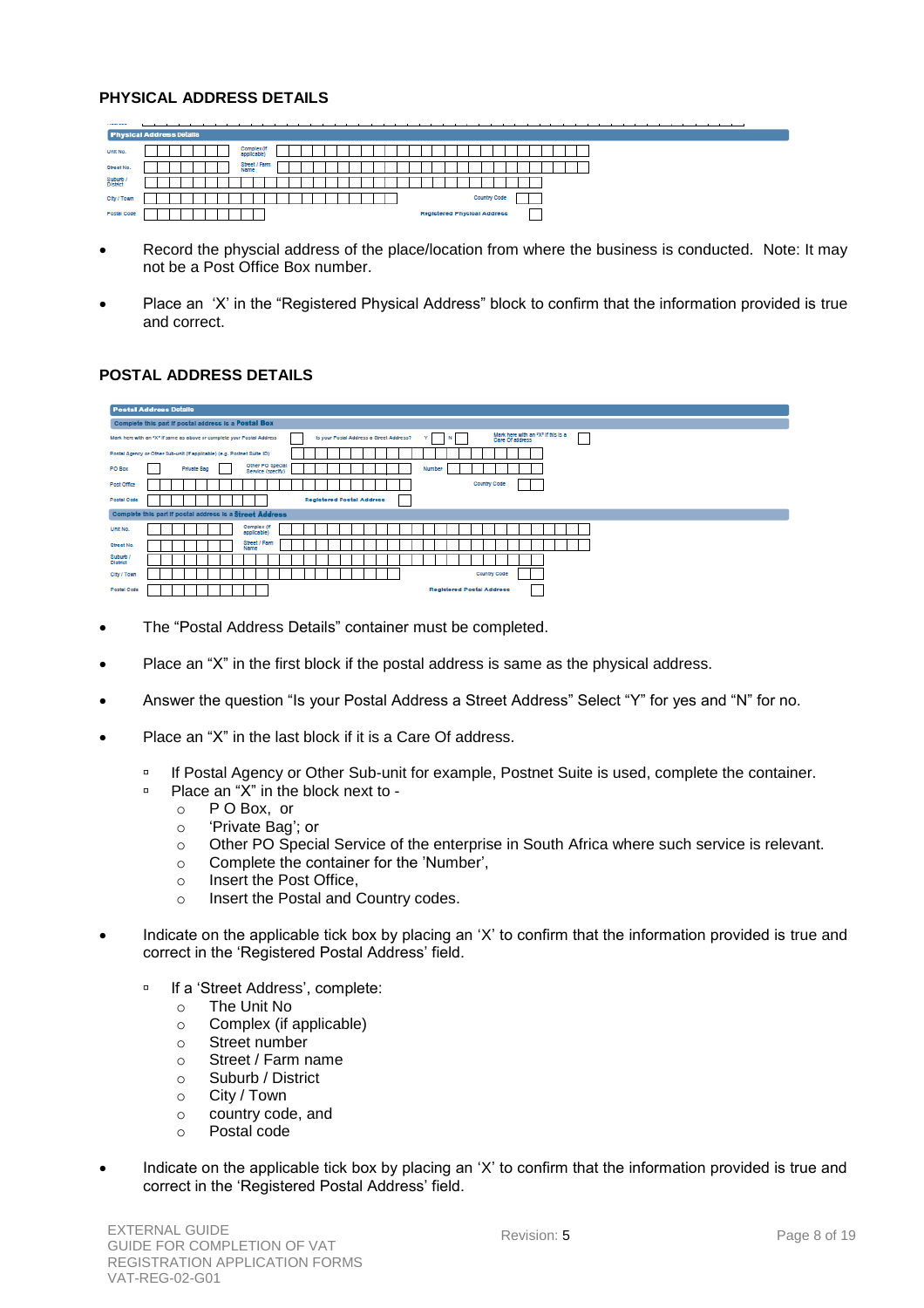# <span id="page-8-0"></span>**PARTICULARS OF REPRESENTATIVE TAXPAYER**

 Details of the person responsible for performing the duties listed under the Value-Added Tax Act (VAT Act) must be furnished. For VAT purposes, this person is referred to as the representative vendor.

| <b>Particulars of Representative Taxpayer</b> |  |                  |  |               |                 |                             |  |                   |                     |  |  |                                         |                       |  |                             |  |                                            |                              |  |  |                   |  |                                   |         |                    |  |  |                   |  |                                                              |                                         |  |
|-----------------------------------------------|--|------------------|--|---------------|-----------------|-----------------------------|--|-------------------|---------------------|--|--|-----------------------------------------|-----------------------|--|-----------------------------|--|--------------------------------------------|------------------------------|--|--|-------------------|--|-----------------------------------|---------|--------------------|--|--|-------------------|--|--------------------------------------------------------------|-----------------------------------------|--|
| Capacity.                                     |  | <b>Treasurer</b> |  |               |                 | Main Partner                |  |                   | <b>Main Trustee</b> |  |  |                                         | <b>Public Officer</b> |  |                             |  | <b>Main Member</b>                         |                              |  |  | Parent / Guardian |  |                                   |         | Accounting officer |  |  |                   |  | Curator / Liquidator / Executor /<br>Administrator (Estates) |                                         |  |
| Nature Of<br>Entity<br><b>Individual</b>      |  |                  |  | Partnership i | Body of persons |                             |  | <b>Shareblock</b> | Company / CC/       |  |  | Public authority<br><b>Municipality</b> |                       |  | Association not<br>for coin |  |                                            | <b>Estate</b><br>Liquidation |  |  | Club              |  |                                   | Weifare | organization       |  |  | <b>Third Fund</b> |  |                                                              | Foreign<br>electronic<br>service entity |  |
| Sumame                                        |  |                  |  |               |                 |                             |  |                   |                     |  |  |                                         |                       |  |                             |  |                                            |                              |  |  |                   |  |                                   |         |                    |  |  |                   |  |                                                              |                                         |  |
| <b>First Name</b>                             |  |                  |  |               |                 |                             |  |                   |                     |  |  |                                         |                       |  |                             |  |                                            |                              |  |  |                   |  |                                   |         |                    |  |  |                   |  |                                                              |                                         |  |
| Other<br>Name                                 |  |                  |  |               |                 |                             |  |                   |                     |  |  |                                         |                       |  |                             |  |                                            |                              |  |  |                   |  |                                   |         |                    |  |  |                   |  |                                                              |                                         |  |
| <b>Initials</b>                               |  |                  |  |               |                 | Date of Birth<br>(CCYYMMDD) |  |                   |                     |  |  |                                         |                       |  |                             |  | Date of Appointment (CCYY/MMDD)            |                              |  |  |                   |  | ID No.                            |         |                    |  |  |                   |  |                                                              |                                         |  |
| Passport<br>Permit<br>No                      |  |                  |  |               |                 |                             |  |                   |                     |  |  |                                         |                       |  |                             |  | Passport Country (e.g. South Africa = ZAF) |                              |  |  |                   |  | Passport Issue Date<br>(CCYYMMDD) |         |                    |  |  |                   |  |                                                              |                                         |  |
| Relationship Marked for Termination           |  |                  |  |               |                 |                             |  |                   |                     |  |  |                                         |                       |  |                             |  |                                            |                              |  |  |                   |  |                                   |         |                    |  |  |                   |  |                                                              |                                         |  |

 **Note:** If the applicant is not a natural person or is a natural person but is an individual who is not a resident of South Africa, determine who is responsible for performing the duties and obligations imposed under the VAT Act, by referring to the table below.

| <b>INSTITUTION /</b><br><b>NATURE OF A</b>                                      | <b>CAPACITY</b>                       | <b>DEFINITION</b>                                                                                                                                                                                                                                                                                                                                                                                                                                                                                             |
|---------------------------------------------------------------------------------|---------------------------------------|---------------------------------------------------------------------------------------------------------------------------------------------------------------------------------------------------------------------------------------------------------------------------------------------------------------------------------------------------------------------------------------------------------------------------------------------------------------------------------------------------------------|
| <b>PERSON</b>                                                                   |                                       |                                                                                                                                                                                                                                                                                                                                                                                                                                                                                                               |
| A company                                                                       | Public officer                        | The nominee that holds a post of responsibility in the<br>company, such as managing director, manger, shareholder<br>or secretary or as appointed in default by the Commissioner.<br>The appointment of an auditor or attorney who is not an<br>employee of the company may not be accepted unless the<br>assessing officer is satisfied that there are special<br>circumstance warranting such appointment and then only if<br>the registered address of the company is that of such auditor<br>or attorney. |
| in<br>Any<br>company<br>liquidation                                             | Liquidator                            | The person duly appointed to carry out liquidation.                                                                                                                                                                                                                                                                                                                                                                                                                                                           |
| Any municipality                                                                | <b>Accounting Officer</b>             | Any person responsible for accounting for receipt or payment<br>of money under any law or for the receipt or payment of<br>public funds on behalf of such municipality                                                                                                                                                                                                                                                                                                                                        |
| Any public authority                                                            | <b>Accounting Officer</b>             | Any person responsible for accounting for receipt or payment<br>of money under any law or for the receipt or payment of<br>public funds on behalf of such public authority.                                                                                                                                                                                                                                                                                                                                   |
| corporate<br>Any<br>or<br>unincorporated body,<br>other<br>than<br>a<br>company | Treasurer                             | A person appointed to administer or manage the financial<br>assets and liabilities.                                                                                                                                                                                                                                                                                                                                                                                                                           |
| A person under legal<br>disability                                              | Guardian, curator<br>or administrator | A person legally responsible for someone unable to manage<br>their own affairs.                                                                                                                                                                                                                                                                                                                                                                                                                               |
| A deceased person<br>or his / her estate                                        | Executor<br>or<br>administrator       | A person appointed by the testator to carry out the terms of<br>the will.                                                                                                                                                                                                                                                                                                                                                                                                                                     |
| An insolvent person                                                             | <b>Trustee</b><br>or                  | An individual or member of a board given powers of                                                                                                                                                                                                                                                                                                                                                                                                                                                            |
| or his / her estate                                                             | administrator                         | administration of property in trust with a legal obligation to                                                                                                                                                                                                                                                                                                                                                                                                                                                |
|                                                                                 |                                       | administer it solely for the purposes specified.                                                                                                                                                                                                                                                                                                                                                                                                                                                              |
| Any trust fund                                                                  | Administrator                         | A person appointed to administer the fund in a fiduciary                                                                                                                                                                                                                                                                                                                                                                                                                                                      |
|                                                                                 |                                       | capacity.                                                                                                                                                                                                                                                                                                                                                                                                                                                                                                     |
| foreign<br>donor<br>A                                                           | Accounting officer                    | Any person responsible for accounting for receipt or payment                                                                                                                                                                                                                                                                                                                                                                                                                                                  |
| funded project                                                                  |                                       | of money on behalf of such foreign donor funded project.                                                                                                                                                                                                                                                                                                                                                                                                                                                      |
| Non-resident                                                                    | Agent                                 | A person legally responsible for controlling such person's                                                                                                                                                                                                                                                                                                                                                                                                                                                    |
| resident temporarily                                                            |                                       | affairs in the Republic or any manager of any enterprise of                                                                                                                                                                                                                                                                                                                                                                                                                                                   |
| outside the Republic                                                            |                                       | such person in the Republic.                                                                                                                                                                                                                                                                                                                                                                                                                                                                                  |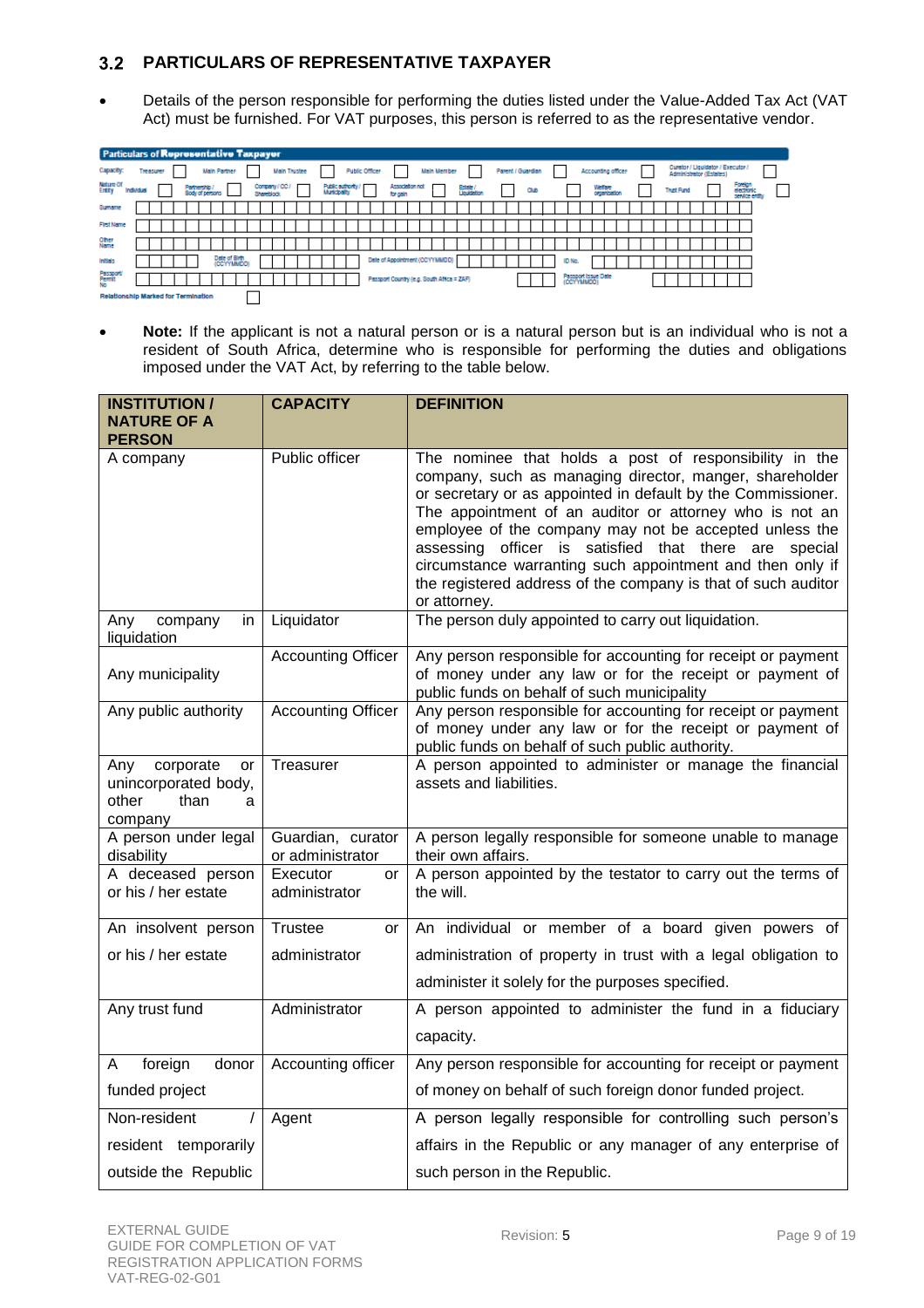### **Capacity**

 Indicate the capacity, with reference to the table above, of the representative vendor by placing an "X" in the applicable block.

### **Nature of Entity**

• Indicate the nature of the entity that is being represented, by placing and "X" in the applicable block.

### **Surname**

Insert the surname of the representative vendor in the blocks provided, for example:

| г |  |  |  |
|---|--|--|--|
|   |  |  |  |

# **First Name and Other Name**

 Complete the first name and other name in the applicable container. If there is more than one first name, the additional names must be completed on the container labelled 'Other Name' Insert the first name of the representative vendor in the blocks provided.

#### **Initials**

- If the representative vendor is an individual, provide the initials in the blocks provided.
	- □ My name is, Mags Sidney Naidoo, therefore my initials would read:  $\lfloor M \rfloor$  S

### **Date of Birth**

Insert the date of birth in the 'CCYYMMDD' format.

### **Date of Appointment**

Record the date of the appointment of the representative vendor in the 'CCYYMMDD' format.

#### **Identity Number**

Record the South African identity number of the representative vendor.

#### **Passport/Permit Number**

The representative must be an individual and a resident of the Republic.

#### **Passport Country**

It is a country of origin or a country from which the passport was issued.

#### **Passport Issue Date**

- The representative must be an individual and a resident of the Republic.
- Insert the date the passport or permit was issued. The date must be completed in the 'CCYYMMDD' format.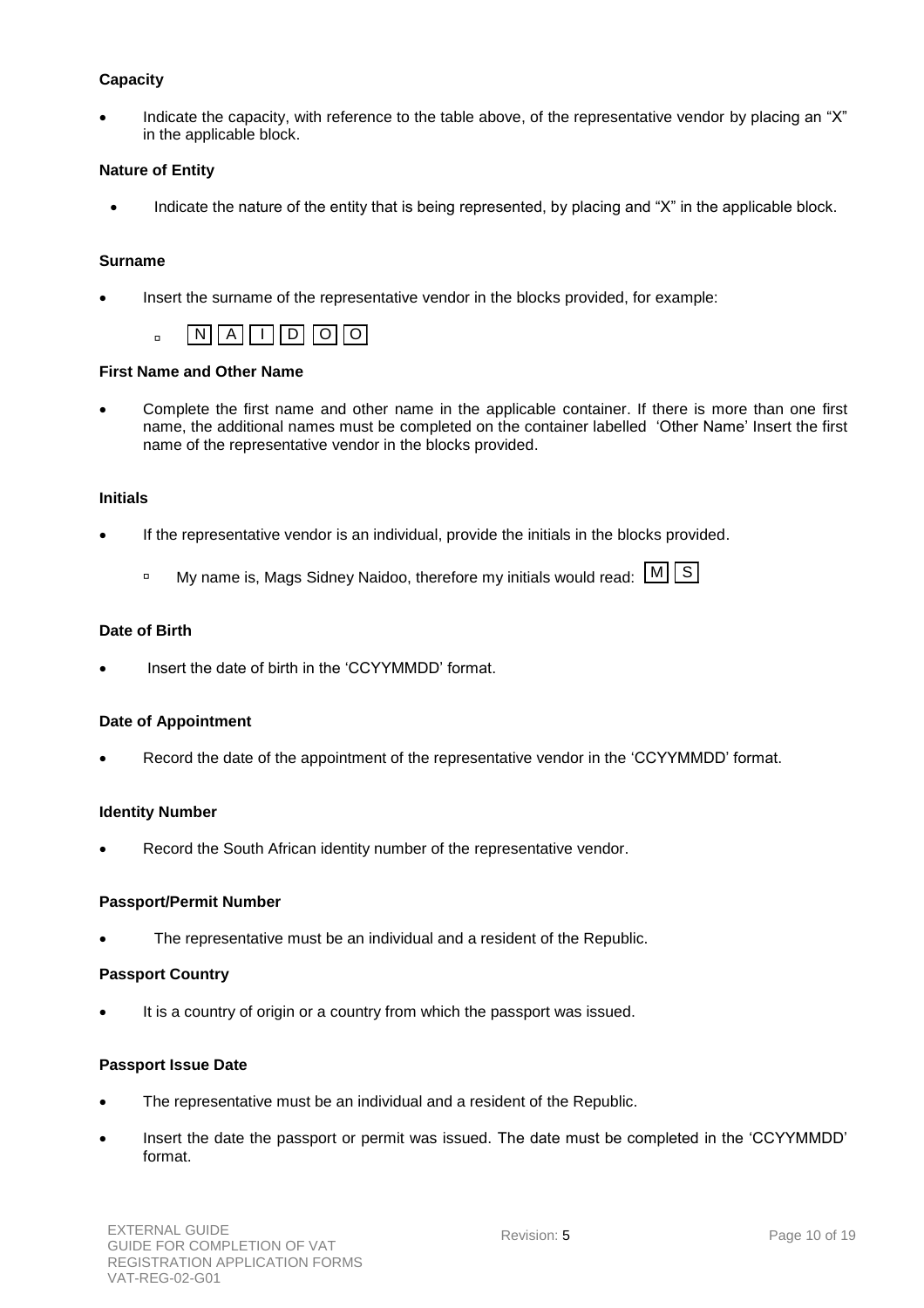#### <span id="page-10-0"></span> $3.3$ **PARTICULARS OF MEMBERS / TRUSTEES / BENEFICIARIES ETC**

| Particulars of Members / Trustees / Beneficiaries / Partners / Directors etc. |            |                              |  |             |                 |                     |                             |            |               |                     |                    |                                             |                                            |                             |        |  |                        |  |                   |  |                                |                         |  |                   |  |                         |                                 |                                         |  |
|-------------------------------------------------------------------------------|------------|------------------------------|--|-------------|-----------------|---------------------|-----------------------------|------------|---------------|---------------------|--------------------|---------------------------------------------|--------------------------------------------|-----------------------------|--------|--|------------------------|--|-------------------|--|--------------------------------|-------------------------|--|-------------------|--|-------------------------|---------------------------------|-----------------------------------------|--|
| Is this party a natural person ?                                              |            |                              |  | v           |                 |                     | N                           |            |               |                     |                    |                                             |                                            |                             |        |  |                        |  |                   |  |                                |                         |  |                   |  |                         |                                 |                                         |  |
| <b>Particulars - Individual</b>                                               |            |                              |  |             |                 |                     |                             |            |               |                     |                    |                                             |                                            |                             |        |  |                        |  |                   |  |                                |                         |  |                   |  |                         |                                 |                                         |  |
| Capacity:                                                                     |            | Treasurer<br><b>Director</b> |  |             | Partner         | <b>Main Partner</b> |                             |            | Trustee       | <b>Main Trustee</b> |                    | <b>Public Officer</b><br><b>Main Member</b> |                                            |                             | Member |  |                        |  | Parent / Guardian |  |                                | Accounting officer      |  |                   |  | Administrator (Estates) | Curetor / Liquidator / Executor |                                         |  |
| <b>Mature Of</b>                                                              | Individual |                              |  | Partnership | Body of persons |                     |                             | Shareblock | Company / CC/ |                     | Public suffronty / |                                             |                                            | Association not<br>for gain |        |  | Estate /<br>Uguidation |  | Cub               |  |                                | Welfare<br>organization |  | <b>Trust Fund</b> |  |                         |                                 | Foreign<br>electronic<br>service entity |  |
| Sumarne                                                                       |            |                              |  |             |                 |                     |                             |            |               |                     |                    |                                             |                                            |                             |        |  |                        |  |                   |  |                                |                         |  |                   |  |                         |                                 |                                         |  |
| <b>First Name</b>                                                             |            |                              |  |             |                 |                     |                             |            |               |                     |                    |                                             |                                            |                             |        |  |                        |  |                   |  |                                |                         |  |                   |  |                         |                                 |                                         |  |
| Other<br>Name                                                                 |            |                              |  |             |                 |                     |                             |            |               |                     |                    |                                             |                                            |                             |        |  |                        |  |                   |  |                                |                         |  |                   |  |                         |                                 |                                         |  |
| Initials                                                                      |            |                              |  |             |                 |                     | Date of Birth<br>(CCYYMMDD) |            |               |                     |                    |                                             | Date of Appointment (CCYY/MMDD)            |                             |        |  |                        |  |                   |  | ID No.                         |                         |  |                   |  |                         |                                 |                                         |  |
| Passport<br>Permit<br>No.                                                     |            |                              |  |             |                 |                     |                             |            |               |                     |                    |                                             | Passport Country (e.g. South Africa = ZAF) |                             |        |  |                        |  |                   |  | Passport Issue Date (CCYYMMDD) |                         |  |                   |  |                         |                                 |                                         |  |
| Relationship Marked for Termination                                           |            |                              |  |             |                 |                     |                             |            |               |                     |                    |                                             |                                            |                             |        |  |                        |  |                   |  |                                |                         |  |                   |  |                         |                                 |                                         |  |

- **Note:** This section informs SARS of persons associated with the applicant.
- The following individuals will represent different entities
	- **Treasurer** for a Corporate or unincorporated body;
	- **Main Partner** for a Partnership<br>**Main Trustee** for a Trust:
	- **Main Trustee** for a Trust;<br>**Dublic Officer** for a Comu
	- **Public Officer** for a Company;
	- **Main Member** for a Club / Association not for gain;<br>■ **Parent / Guardian** for a Minor child:
	- **Parent / Guardian** for a Minor child;<br>**Paragounting Officer** for a Municipali
	- **Accounting Officer** for a Municipality;
	- **Executor / Administrator** for a deceased estate;
	- **Trustee / Administrator** for an insolvent estate; and<br>**Liquidator** for a company in liquidation
	- **Liquidator** for a company in liquidation
- **Answer the question –** Is this party a natural person? Select Y or N
- **Particulars - Individual**
	- □ Mark the relevant block with an "X"
- Complete the following details
	- Surname
	- First name
	- <sup>D</sup> Initials
	- □ Date of Birth in the format (CCYYMMDD)
	- □ Date of Appointment in the format (CCYYMMDD)
	- $\Box$ Identity number;
	- □ Passport number / Permit No.
	- <sup>D</sup> Passport Country
	- **Passport Issue Date in the format (CCYYMMDD)**
	- □ Registration number of Company/CC/Trust/Fund; and
	- <sup>D</sup> Country of residence.
- **Mark the relevant block with an "X"** if the relationship marked for termination**.**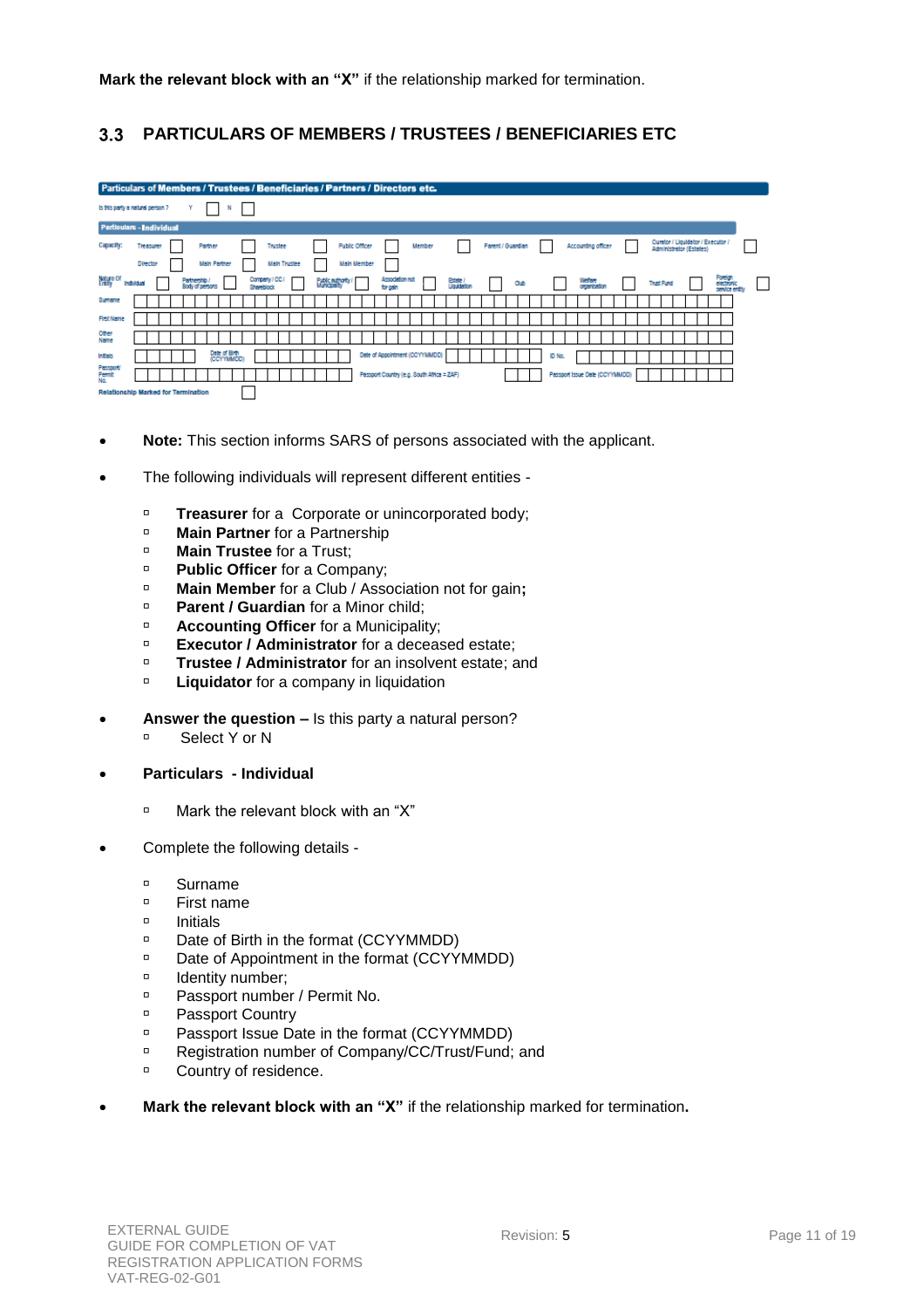### <span id="page-11-0"></span>**PARTICULARS OF A COMPANY / PARTNERSHIP / TRUST ETC**

| Particulars - Company / Trust / Partnership and Other Entities |         |  |  |  |  |  |  |  |  |  |  |                                |  |  |  |  |  |                              |  |  |  |  |                                                      |  |  |  |
|----------------------------------------------------------------|---------|--|--|--|--|--|--|--|--|--|--|--------------------------------|--|--|--|--|--|------------------------------|--|--|--|--|------------------------------------------------------|--|--|--|
| Capacity                                                       | Partner |  |  |  |  |  |  |  |  |  |  |                                |  |  |  |  |  |                              |  |  |  |  |                                                      |  |  |  |
| Nature of<br>Entity                                            |         |  |  |  |  |  |  |  |  |  |  |                                |  |  |  |  |  |                              |  |  |  |  |                                                      |  |  |  |
| Company<br>CC / Trust<br>Reg No.                               |         |  |  |  |  |  |  |  |  |  |  | Date of Appointment (CCYYMMDD) |  |  |  |  |  | Registration Date (CCYYMMDD) |  |  |  |  |                                                      |  |  |  |
| Registered<br>Name                                             |         |  |  |  |  |  |  |  |  |  |  |                                |  |  |  |  |  |                              |  |  |  |  | Country of Registration<br>(e.g. South Africa = ZAF) |  |  |  |
|                                                                |         |  |  |  |  |  |  |  |  |  |  |                                |  |  |  |  |  |                              |  |  |  |  |                                                      |  |  |  |

- **Mark the relevant block with an "X"** if the partner is completing the Application.
- **•** Complete the following details
	- D Nature of Entity.
	- <sup>n</sup> Company / Trust registration number and the registered name.<br>R. Pate of Appeintment of the partner in the format (CCYYMMDD)
	- Date of Appointment of the partner in the format (CCYYMMDD).<br>Registration Date of the entity in the format (CCYYMMDD)
	- Registration Date of the entity in the format (CCYYMMDD).
	- Country of Registration.

### <span id="page-11-1"></span>**MY ADDRESSES**

| <b>My Addresses</b>                                                                                       |
|-----------------------------------------------------------------------------------------------------------|
| Address Details (Used to add, edit and delete addresses at library level)                                 |
| Complete this part if address is a Postal Box                                                             |
| Mark here with an FXP if this is a Care Of address.<br>Is this address a Street Address?<br>N             |
| Postal Agency or Other Sub-unit (If applicable) (e.g. Postnet Suite ID)                                   |
| Other PO Special<br>Number<br>PO Box<br><b>Private Bag</b><br>Service (spectiv)                           |
| Country Code<br>Post Office                                                                               |
| <b>Registered Postal Address</b><br>Postal Code                                                           |
| Complete this part if address is a Street Address                                                         |
| Complex (ff<br>Unit No.<br>applicable)                                                                    |
| Street / Farm<br>Street No.<br>Name                                                                       |
| Suburb /<br>District                                                                                      |
| Country<br>City / Town<br>Code                                                                            |
| <b>Registered Postal</b><br>Registered<br><b>Postal Code</b><br><b>Physical Address</b><br><b>Address</b> |

- The "Postal Address Details" container must be completed.
- Mark the first block with "X" if the postal address is same as the physical address.
- Answer the question "Is your Postal Address a Street Address" Select "Y" for yes and "N" for no.
- Mark the last block with "X" if it is a Care Of address.
	- <sup>1</sup> If Postal Agency or Other Sub-unit for example, Postnet Suite is used, complete the container.
	- □ Mark with "X" If a 'Postal Box',
		- o 'Private Bag'; or
		- o Other PO Special Service of the enterprise in South Africa is used.
		- o Complete the number,
		- o Insert the Post Office,
		- o Insert the Postal and Country codes.
- Indicate on the applicable tick box by placing an 'x' to confirm that the information provided is true and correct in the 'Registered Postal Address' field.
	- □ If a 'Street Address', complete:
		- o The Unit No
		- o Complex (if applicable)
		- o Street number
		- o Street / Farm name
		- o Suburb / District
		- o City / Town
		- o Country code and Postal code.

**The Co**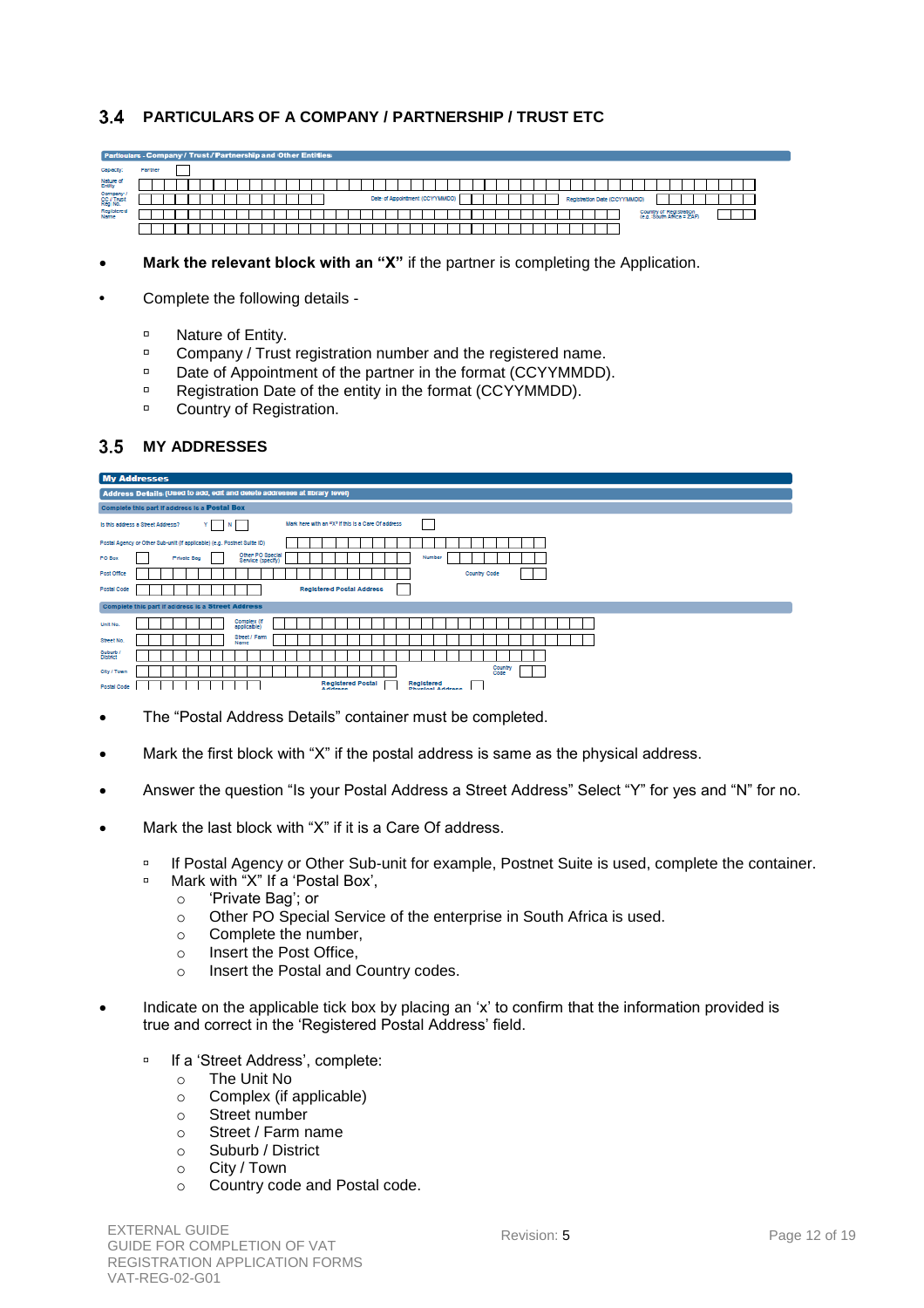Indicate on the applicable tick box by placing an 'X' to confirm that the information provided is true and correct in the 'Registered Postal Address' field.

#### <span id="page-12-0"></span> $3.6$ **BANKING PARTICULARS**

| <b>My Bank Accounts</b>                                                                                                                                                                                             |
|---------------------------------------------------------------------------------------------------------------------------------------------------------------------------------------------------------------------|
| <b>Bank Account Holder Declaration</b>                                                                                                                                                                              |
| I use South African<br><b>I use a South African Bank</b><br>I declare that I have no<br>Account of a 3rd party<br>South African bank account<br>bank accounts                                                       |
| <b>Reason for No Local / 3rd Party Rank Account-Individual</b>                                                                                                                                                      |
| Non-resident without a<br>Income below tax<br>Insolvency / Curatorship<br><b>Shared Account</b><br>Statutory restrictions<br><b>Deceased Estate</b><br>Minor child<br>threshold / Impractical<br>local bank account |
| Reason for No Local / 3rd Party Bank Account-Company / Trust / CC / Partnership / Government / Foreign Entity / Other Exempt Institutions etc.                                                                      |
| Non-resident without<br><b>Group Company Account</b><br>Liquidation<br>Company Deregistration<br><b>Trust Administrator Account</b><br><b>Dormant</b><br>a local bank account                                       |
| <b>Bank Account Details</b>                                                                                                                                                                                         |
| <b>Bank Account</b><br>Account No.<br>Status                                                                                                                                                                        |
| Account Type:<br>Brench No.<br>Cheque<br>Savings<br>Trensmission                                                                                                                                                    |
| <b>Bank Name</b>                                                                                                                                                                                                    |
| <b>Brench Name</b>                                                                                                                                                                                                  |
| <b>Account Holder</b><br>Name (Account name)<br>no recistored at here's                                                                                                                                             |

- Select the relevant block under the 'Bank Account Holder Declaration'
- If an 'X' is placed in the third block 'I declare that I have no South African bank account' is, select the reason for no local bank account.
- If an 'X' is placed in the first block 'I use South African bank account', complete the bank account details.
- If an 'X' is placed in the second block 'I use a South African Bank Account of a 3<sup>rd</sup> party' is and bank account is not in the name of the vendor, a VAT 119i - Indemnity i.r.o [VAT Act Bank Details](http://www.sars.gov.za/AllDocs/OpsDocs/SARSForms/VAT119i%20-%20Indemnity%20iro%20VAT%20Act%20Bank%20Details%20-%20External%20Form.pdf) - External [Form](http://www.sars.gov.za/AllDocs/OpsDocs/SARSForms/VAT119i%20-%20Indemnity%20iro%20VAT%20Act%20Bank%20Details%20-%20External%20Form.pdf) must be completed by the account holder to indemnify the Commissioner of the South African Revenue Service against any loss which might occur due to any refund or other payment transferred to the account of a third party other than in the name or the trading name of the vendor.
- **Third party banking details may only be used if you are a holding company or a subsidiary company within a 'group of companies' or if you are a foreign company.** Detailed information on banking detail requirements is available from the SARS website [\(www.sars.gov.za\)](http://www.sars.gov.za/).
- Mark the applicable blocks with an "X" and complete the required bank account details

# <span id="page-12-1"></span>**VAT**



#### **Complete the following detail:**

- □ Liability date
	- $\circ$  For a compulsory registration, this is the date on which the applicant becomes liable to be registered for VAT as a result of the value of taxable supplies having exceeded or is likely to exceed the R1 million threshold.
	- $\circ$  For a voluntary registration, this is the date the applicant indicates that the applicant intends to be registered for VAT. Under this category, certain requirements must be met before an Application can be completed, for example, the actual value of taxable supplies must exceed R50 000 per annum or as per the prescribed regulations and categories for voluntary registration that has not exceeded the R50, 000 threshold.
	- o The date must be completed in the 'CCYYMMDD' format.
- □ Business Activity code
	- o Insert the relevant business activity code in the blocks provided.
	- o Refer to the VAT 403 Vendors and Employers Trade Classification Guide available on the SARS website www.sars.gov.za or obtain a copy from your local SARS branch.
- Farming income
	- Indicate by marking the applicable block with an 'x' if you derive farming income in addition to your main business activity income.
	- $\circ$  Insert the 'Farming Activity Code' in the blocks provided, the codes can be obtained from the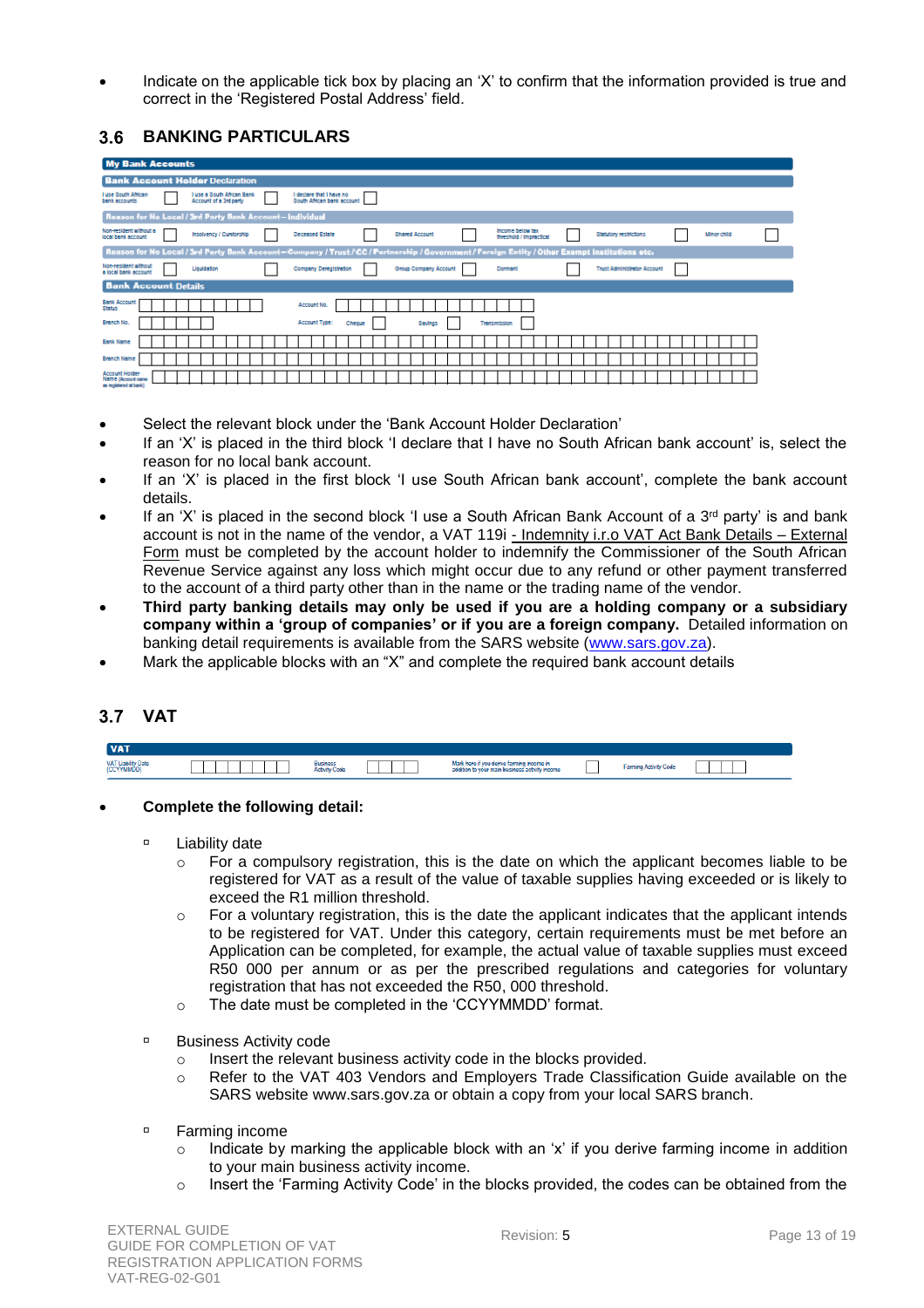VAT 403 Vendors and Employers Trade Classification Guide available on the SARS website [www.sars.gov.za](http://www.sars.gov.za/) or obtain a copy from your local SARS branch.

#### <span id="page-13-0"></span> $3.8$ **FINANCIAL PARTICULARS**

- The information to be provided in this container allows SARS to determine the following
	- □ The financial status of the enterprise;
	- □ The VAT registration category i.e. whether your application falls within a compulsory or voluntary registration category;
	- The tax period that is applicable; and<br>The accounting basis to be used to co
	- The accounting basis to be used to calculate the VAT liability.

### **VOLUNTARY REGISTRATION OPTIONS**

| <b>Registration Options</b>                                                                                                                                                                                                                                                                                         |         |
|---------------------------------------------------------------------------------------------------------------------------------------------------------------------------------------------------------------------------------------------------------------------------------------------------------------------|---------|
| Select one of the registration options below.                                                                                                                                                                                                                                                                       |         |
| Taxable supplies exceeded R50 000,00 in the preceding 12 months                                                                                                                                                                                                                                                     | N       |
| Taxable supplies did not expeed R50 000.00 in the preceding 12 months but are reasonably expected to expeed R50,000 in the following 12 months, based on one or more of the following situations:                                                                                                                   | N       |
| The actual value of taxable supplies exceeded either an average of R4.200 per month for a minimum of 2 months and a maximum of 11 months immediately preceding the date of registration, or an actual value of R4200 in the mo<br>the date of registration                                                          | v.<br>N |
| The actual value of taxable sugglies were nil or did not exceed ether an average of R4.200 per month for a minimum of 2 months and a maximum of 11 months immediately preceding the date of registration, or an actual value o<br>immediately preceding the date of registration, but either of the following exist | Y.<br>N |
| Written Contracts in terms of which a contractual obligation exists in writing, to make taxable supplies in excess of R50,000 in the following 12 months reckoned from the date of registration; or                                                                                                                 | N<br>Y. |
| Finance Agreements wherein the total regarments in terms of that financial, credit or other agreement will in the following 12 months reckoned from the date of registration exceed R 50,000 or                                                                                                                     | N       |
| Expenditure incurred or to be incurred or capital goods acquired and payments made will in the following 12 months reckoned from the date of registrationexceed R 50,000                                                                                                                                            | N       |
| Goods or services are acquired directly in respect of the commencement of a continuous and regular activity and taxable supplies are expected to be made after a period of time                                                                                                                                     | N       |

- This container allows applicants who do not exceed the threshold of value of taxable supplies of R50 000 to apply for registration. Note that the applicant must provide the applicable supporting documents.
- Place an "X" in the block if the taxable supplies have exceeded R50 000 in the past period of 12 months.
- Place an "X' in the block if the taxable supplies have not exceeded R50 000 in the past period of 12 months but is reasonably expected to exceed R50,000 in the following 12 months, based on one or more of the following situations:
	- Place an additional "X" in the block if the applicant has made taxable supplies for more than 2 months, such person has proof that the average value of taxable supplies in the preceding 2 months prior to the date of application for registration exceeded R4 200 per month; or
	- **Place an additional "X" in the block if the applicant has made taxable supplies for only one** month preceding the date of application for registration, such person has proof that the value of the taxable supplies made for that month exceeded R4 200; or
	- **Place an additional "X" in the block if the applicant is in terms of a contractual obligation in** writing, required to make taxable supplies in excess of R50 000 in the 12 months following the date of registration; or
	- **Place an additional "X" in the block if the applicant has acquired finance from certain specified** credit providers, wherein finance has been provided to fund the expenditure incurred or to be incurred in furtherance of the enterprise, and the total repayments in the 12 months following the date of registration will exceed R50 000; or
	- Place an additional "X" in the block if the applicant has proof of expenditure incurred or to be incurred in connection with the furtherance of the enterprise as set out in a written agreement or capital goods acquired in connection with the commencement of the enterprise and proof of payment or a payment agreement evidencing payment in the furtherance of the enterprise which has either exceeded R50 000 at the date of application for registration; that will in any consecutive period of 12 months beginning before the date of application and ending after the date of application, exceed R50 000; or will in the 12 months following the date of application for registration exceed R50 000.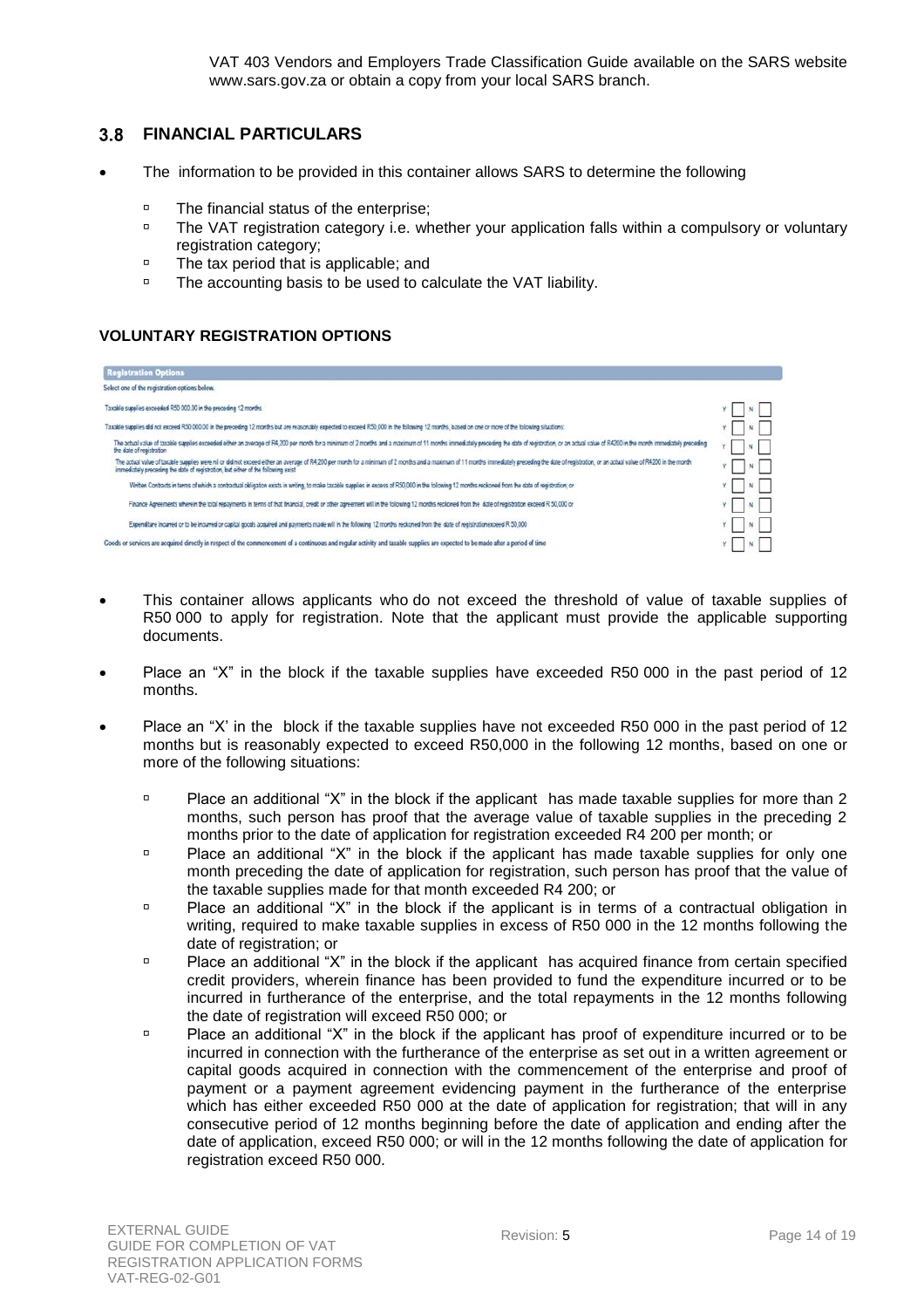### **VALUE OF TAXABLE SUPPLIES**

| <b>Value of Taxable Supplies</b>                                                                        |   |  |  |  |  |  |  |  |  |  |  |  |
|---------------------------------------------------------------------------------------------------------|---|--|--|--|--|--|--|--|--|--|--|--|
| Furnish the actual / expected total value of taxable supplies for a period of 12 months as follows:     |   |  |  |  |  |  |  |  |  |  |  |  |
| Standard rated supplies                                                                                 | R |  |  |  |  |  |  |  |  |  |  |  |
| Zero-rated supplies (including goods /services exported<br>to other countries)                          |   |  |  |  |  |  |  |  |  |  |  |  |
| Total value of taxable supplies                                                                         |   |  |  |  |  |  |  |  |  |  |  |  |
| Accounting basis:<br>Invoice<br>Payment                                                                 |   |  |  |  |  |  |  |  |  |  |  |  |
| Note: In the case of the purchase of a going concern, furnish the value of supplies made by the seller. |   |  |  |  |  |  |  |  |  |  |  |  |

- Record the actual or expected value of taxable supplies of goods and/or services for the period of 12 months in the following fields:
	- <sup>o</sup> Standard rated supplies;<br><sup>o</sup> Zero-rated supplies:
	- Zero-rated supplies;
	- **Record the actual or expected total value of taxable supplies in the applicable block;**
	- Accounting basis Select one of the accounting methods, either Payment or Invoice method.
- **Note:** The above information must be completed for both Compulsory and Voluntary registrations**.**
- **Compulsory registration** is where the actual or expected value of taxable supplies of goods and/or services made by a person in the period of 12 months exceeded R1 million.
- **Note:** If the applicant is registering on the basis that the applicant acquired a going concern, the applicant is required to furnish the value of taxable supplies that were made by the seller of the going concern.
- Furnish the total value of supplies of goods and/or services for the period of 12 months as required on the application in the following fields:
	- **B** Standard rated supplies;
	- **zero-rated supplies;**<br> **Total value of taxable**
	- <sup>p</sup> Total value of taxable supplies; and<br>**P** Accounting basis
	- Accounting basis.
- **Note:** In the case of the purchase of a going concern, furnish the value of supplies made by the seller.

#### **Accounting basis**

- The invoice basis and the payment basis are the two available methods of calculating your VAT liability i.e. the amount payable to SARS or the amount refundable by SARS on your VAT return.
- Vendors are generally required to account for VAT on the 'Invoice Basis'. However, a vendor may account for VAT on the payment basis if the vendor meets the prescribed requirements.
- Place an "X" in the applicable block to indicate the accounting basis.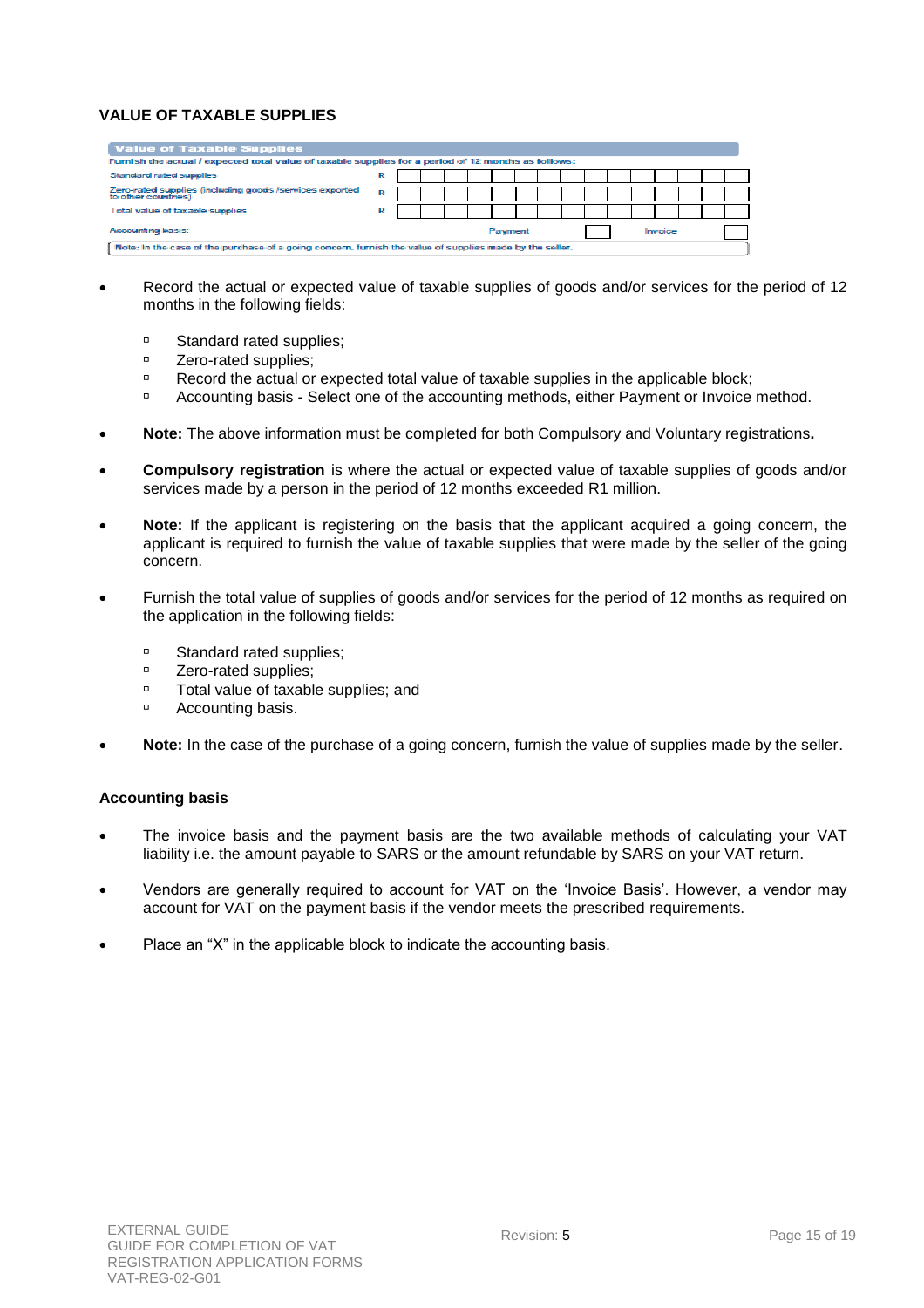# **TAX PERIODS**

| <b>Tax Periods</b>                  |                                                                                                          |  |
|-------------------------------------|----------------------------------------------------------------------------------------------------------|--|
| Please select one of the following: |                                                                                                          |  |
| Monthly tax period                  | Tax periods of 6 months (Farming - only if taxable supplies for<br>12 months do not exceed R1.5 million) |  |
| Tax periods of two months           | Tax periods of 12 months ending on financial year end                                                    |  |

- Tax periods end on the last day of a calendar month. You may, however, apply to the **SARS Branch** in writing for your tax period to end on another fixed day or date, which is limited to 10 days before or after the month end.
- Place an "X" in the applicable block to indicate the tax period. The following tax periods are available:
- Mark the applicable tax period with an 'X' from the following available categories:
	- $\Box$  The tax periods of two months (Category A + Category B). The return must be submitted once every two calendar months.
	- <sup>n</sup> Category A is a two-month period ending on the last day of January, March, May, July, September and November.
	- Category B is a two-month period ending on the last day of February, April, June, August, October and December.
	- □ Monthly tax periods if total value of taxable supplies exceed R30 million (Category C). The return must be submitted for each calendar month.
	- <sup>n</sup> The tax periods of six months (Farming only if taxable supplies for 12 months do not exceed R1,5 million) (Category D) and vendors qualifying as Micro businesses in terms of the Income Tax Act No.58 of 1962. One return must be submitted for every six months.
	- The tax periods of twelve months ending on financial year-end (Category E). One return must be submitted for 12 calendar months.

#### <span id="page-15-0"></span>3.9 **DIESEL REFUND**

|                   | VAT - Diesel Refund Concession Options |                                                             |
|-------------------|----------------------------------------|-------------------------------------------------------------|
| On Land Status:   |                                        | Would you like to register for diesel refunds - On land ?   |
| Off Shore Status: |                                        | Would you like to register for diesel refunds - Off shore ? |
| Rail Status:      |                                        | Would you like to register for diesel refunds - Rail 7      |

- Answer the three questions on the left hand by placing an "X" in the applicable block.
- Insert the status of the relevant option.

|                                     | VAT - Diesel Refund                                                  |                                                                               |                                     |                                                                |                              |
|-------------------------------------|----------------------------------------------------------------------|-------------------------------------------------------------------------------|-------------------------------------|----------------------------------------------------------------|------------------------------|
|                                     | <b>Concession Type - On Land</b>                                     |                                                                               |                                     |                                                                |                              |
| <b>Liability Date</b><br>(CCYYMMDD) |                                                                      | Estimated Diesel Purchases (libes<br>p/a) for Current Financial Year          |                                     | Estimated Tumover for<br><b>Current Financial Year</b>         | R                            |
| <b>Malor Division</b>               | Forestry and Logging                                                 | Mining and Quarrying                                                          | Mining Sub - classification         | Familing                                                       | Farming Sub - classification |
|                                     | <b>Concession Type - Offshore &amp; Electricity Generating Plant</b> |                                                                               |                                     |                                                                |                              |
| <b>Liability Date</b><br>(CCYYMMDD) |                                                                      | <b>Estimated Diesel Purchases (litres)</b><br>p/a) for Current Financial Year |                                     | <b>Estimated Turnover for</b><br><b>Current Financial Year</b> | R                            |
| <b>Major Division</b>               | Coastal Shipping                                                     | Offshore Mining                                                               | <b>Electricity Generating Plant</b> | <b>NSRI</b>                                                    | <b>Commercial Fishing</b>    |
|                                     | <b>Concession Type - Rail &amp; Harbour Services</b>                 |                                                                               |                                     |                                                                |                              |
| <b>Liability Date</b><br>(CCYYMMDD) |                                                                      | <b>Estimated Diesel Purchases (litres)</b><br>pla) for Current Financial Year |                                     | <b>Estimated Tumover for</b><br><b>Current Financial Year</b>  | R                            |

- Under the relevant Concession Type, insert the following:
	- □ Liability date in the format CCYYMMDD.
	- □ Estimate Diesel purchases.
	- **Estimated turnover for the current financial year.**
- Place an "X" in the applicable block to indicate the Major Division.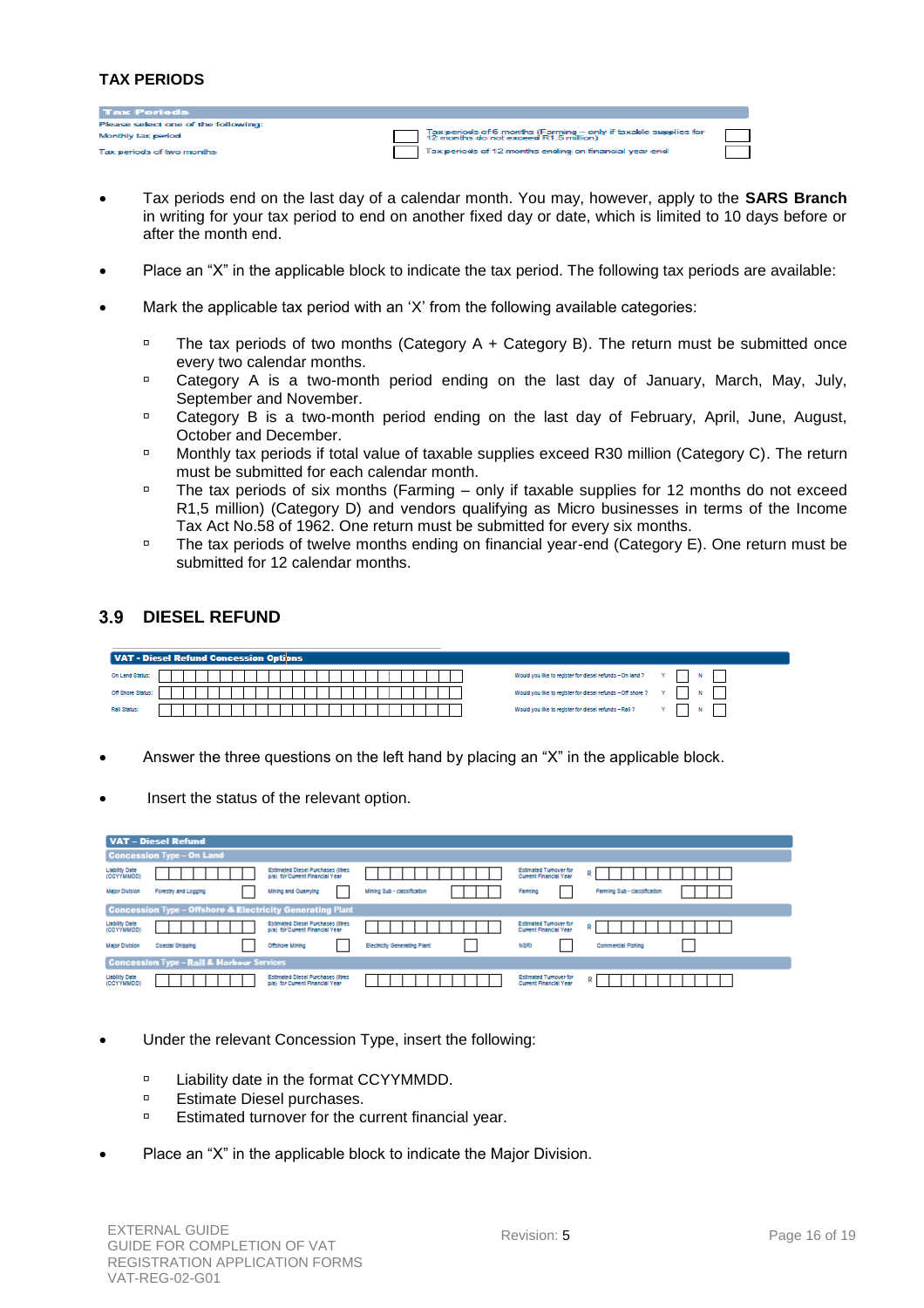# <span id="page-16-0"></span>**PARTICULARS OF TAX PRACTITIONER**

|                        | <b>Tax Practitioner Details</b> |                  |                            |
|------------------------|---------------------------------|------------------|----------------------------|
| Registration<br>Status |                                 | Registration No. | Appointment Date(CCYYMMDD) |
| Controllir<br>Body     |                                 |                  |                            |
|                        |                                 |                  |                            |

 Complete the particulars with Registration Status, Registration No, Appointment date and Controlling Body. If you do not utilise the services of a Tax Practitioner, leave these blocks blank.

# <span id="page-16-1"></span>**3.11 DECLARATION**



- This container requires a declaration by the applicant affirming that the information supplied in this Application is true and correct and that all required documents are attached when submitted to SARS. It is also an affirmation by the vendor or the representative vendor that he / she are aware of his / her duties and responsibilities as per the VAT Act and Tax Administration Act.
- No Power of Attorney will be accepted for purposes of signing the Application. It must be signed by the individual owner, partner or representative vendor.
- A tax practitioner may not sign the form on behalf of the Applicant or representative vendor.

#### <span id="page-16-2"></span>**ATTACHMENTS REQUIRED ON PERSONS APPLYING FOR REGISTRATION**  4

- **Note:** Please refer to the Supporting Document list available on the SARS website [\(www.sars.gov.za\)](http://www.sars.gov.za/)
- It is very important that you submit the correct documents with your Application. Failure to do so will result in a delay in processing the Application.
- Acceptable sources of financial information proving the value of taxable supplies will include but is not limited to:
	- □ Copies of invoices issued;
	- □ Signed financial statements;
	- □ Written approval confirming that the tender was awarded;
	- <sup>n</sup> Copies of written signed contracts;
	- <sup>D</sup> Sale agreements;
	- <sup>n</sup> Copies of signed lease agreements (the lessee and lessor cannot be the same person);
	- Plans, rezoning documents, financing methods and / or signed offers of purchase which indicate occupation date for property developers;
	- <sup>n</sup> In respect of going concern transactions, proof of taxable supplies made by the seller of the business.
- The following documents are not acceptable to prove the value of taxable supplies:
	- □ Ambitious non-factual plans.
	- **Business plans;**<br>**Business plans;**
	- <sup>o</sup> Cash flow projections;
	- Orders placed (without proof of actual supply giving effect to such orders);
	- □ Tender proposals (prior to tender being awarded);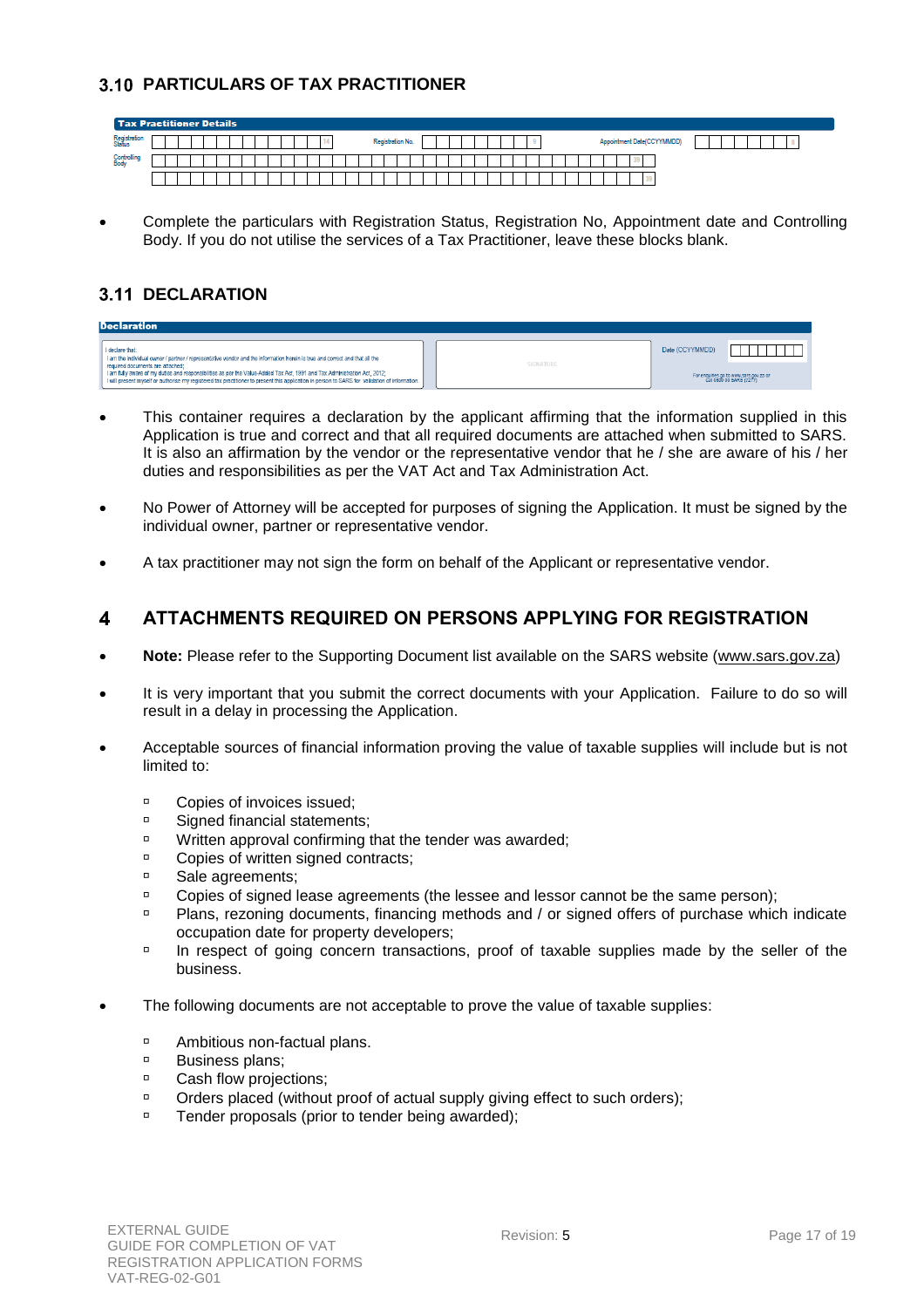#### <span id="page-17-0"></span>5 **SUBMISSION OF THE APPLICATION TO SARS**

- Only personally presented applications by the individual owner / partner / legal representative vendor / authorised registered tax practitioner will be accepted.
- Applications received via mail will only be accepted on an exception where the Applicant:
	- $\overline{P}$  Is geographically far away from the SARS branch; and Cannot reach the SARS branch due to a disability
	- Cannot reach the SARS branch due to a disability.

#### <span id="page-17-1"></span>6 **DEFINITIONS AND ACRONYMS**

| <b>Commissioner</b>      | The Commissioner for SARS                                                                                                                  |  |  |  |  |  |  |
|--------------------------|--------------------------------------------------------------------------------------------------------------------------------------------|--|--|--|--|--|--|
| eFiling                  | It is a free, simple and secure way of interacting with SARS from the comfort                                                              |  |  |  |  |  |  |
|                          | and convenience of your home or office. eFilers can also receive SMS and                                                                   |  |  |  |  |  |  |
|                          | email notifications to remind them when submissions are due                                                                                |  |  |  |  |  |  |
| <b>Enterprise</b>        | The supply of electronic services by a person from a place in an export country                                                            |  |  |  |  |  |  |
|                          | To a recipient that is a resident of the Republic, or                                                                                      |  |  |  |  |  |  |
|                          | Where any payment to that person in respect of such electronic services<br>Ο                                                               |  |  |  |  |  |  |
|                          | originates from a bank registered or authorised in terms of the Banks Act,                                                                 |  |  |  |  |  |  |
|                          | 1990 (Act No.94 of 1990)                                                                                                                   |  |  |  |  |  |  |
| <b>Exempt supplies</b>   | Goods and services exempt from VAT and in respect of which no input tax                                                                    |  |  |  |  |  |  |
|                          | may be claimed.                                                                                                                            |  |  |  |  |  |  |
| Goods                    | Goods are movable things, fixed property and any real right in any such thing                                                              |  |  |  |  |  |  |
|                          | or fixed property. It does not, however, include money, a right under a                                                                    |  |  |  |  |  |  |
|                          | mortgage bond or stamps, forms or cards which have a money value and have                                                                  |  |  |  |  |  |  |
|                          | been sold / issued by the State, e.g. revenue stamps.                                                                                      |  |  |  |  |  |  |
| <b>PRN</b>               | Payment Reference Number                                                                                                                   |  |  |  |  |  |  |
| Representative<br>vendor | The natural person residing in South Africa responsible for duties imposed by<br>the VAT Act:                                              |  |  |  |  |  |  |
|                          | On any company shall be the public officer thereof contemplated in<br>$\Box$                                                               |  |  |  |  |  |  |
|                          | section 246(1), (2), (3) of the Tax Administration Act No. 28 of 2011.                                                                     |  |  |  |  |  |  |
|                          | In case of any company placed in liquidation the liquidator thereof.<br>$\Box$                                                             |  |  |  |  |  |  |
|                          | On any Public Officer shall be the person responsible for accounting for<br>$\Box$                                                         |  |  |  |  |  |  |
|                          | receipt or payment of moneys under the provisions of any law or for the                                                                    |  |  |  |  |  |  |
|                          | receipt or payment of moneys or funds on behalf of such public authority.                                                                  |  |  |  |  |  |  |
|                          | On a municipality shall be any person responsible for accounting for the<br>$\Box$                                                         |  |  |  |  |  |  |
|                          | receipt and payment of moneys or funds on behalf of such a municipality.                                                                   |  |  |  |  |  |  |
|                          | On any corporate or unincorporated body (other than a company) shall<br>$\Box$                                                             |  |  |  |  |  |  |
|                          | be the person who is the treasurer of that body or whose functions are                                                                     |  |  |  |  |  |  |
|                          | similar to those of a treasurer of that body.                                                                                              |  |  |  |  |  |  |
|                          | On a person under legal disability shall be his guardian, curator or<br>$\Box$                                                             |  |  |  |  |  |  |
|                          | administrator or the other person having management or control of his                                                                      |  |  |  |  |  |  |
|                          | affairs.                                                                                                                                   |  |  |  |  |  |  |
|                          | On any person who is not a resident of the Republic or any person (other<br>$\Box$                                                         |  |  |  |  |  |  |
|                          | than a company) who is for the time being out of Republic, shall be any                                                                    |  |  |  |  |  |  |
|                          | agent of such person controlling such person's affairs in the Republic or<br>any manager of any enterprise of such person in the Republic. |  |  |  |  |  |  |
|                          | On a deceased person or his estate shall be the executor or<br>$\Box$                                                                      |  |  |  |  |  |  |
|                          | administrator of such estate.                                                                                                              |  |  |  |  |  |  |
|                          | On an insolvent person or his estate shall be the trustee or administrator<br>Ο                                                            |  |  |  |  |  |  |
|                          | of such estate.                                                                                                                            |  |  |  |  |  |  |
|                          | On any trust fund shall be the person administering the fund in a<br>о                                                                     |  |  |  |  |  |  |
|                          | fiduciary capacity.                                                                                                                        |  |  |  |  |  |  |
|                          | On a foreign donor funded project shall be any person responsible for<br>$\Box$                                                            |  |  |  |  |  |  |
|                          | accounting for the receipt and payment of moneys or funds on behalf of                                                                     |  |  |  |  |  |  |
|                          | such foreign donor funded project.                                                                                                         |  |  |  |  |  |  |
| <b>SARS</b>              | South African Revenue Service                                                                                                              |  |  |  |  |  |  |
| <b>TA Act</b>            | Tax Administration Act, No. 28 of 2011                                                                                                     |  |  |  |  |  |  |
| <b>Tax Period</b>        | Tax periods available to the foreign supplier of electronic services in respect of                                                         |  |  |  |  |  |  |
|                          | the submission of the VAT201 returns are:                                                                                                  |  |  |  |  |  |  |